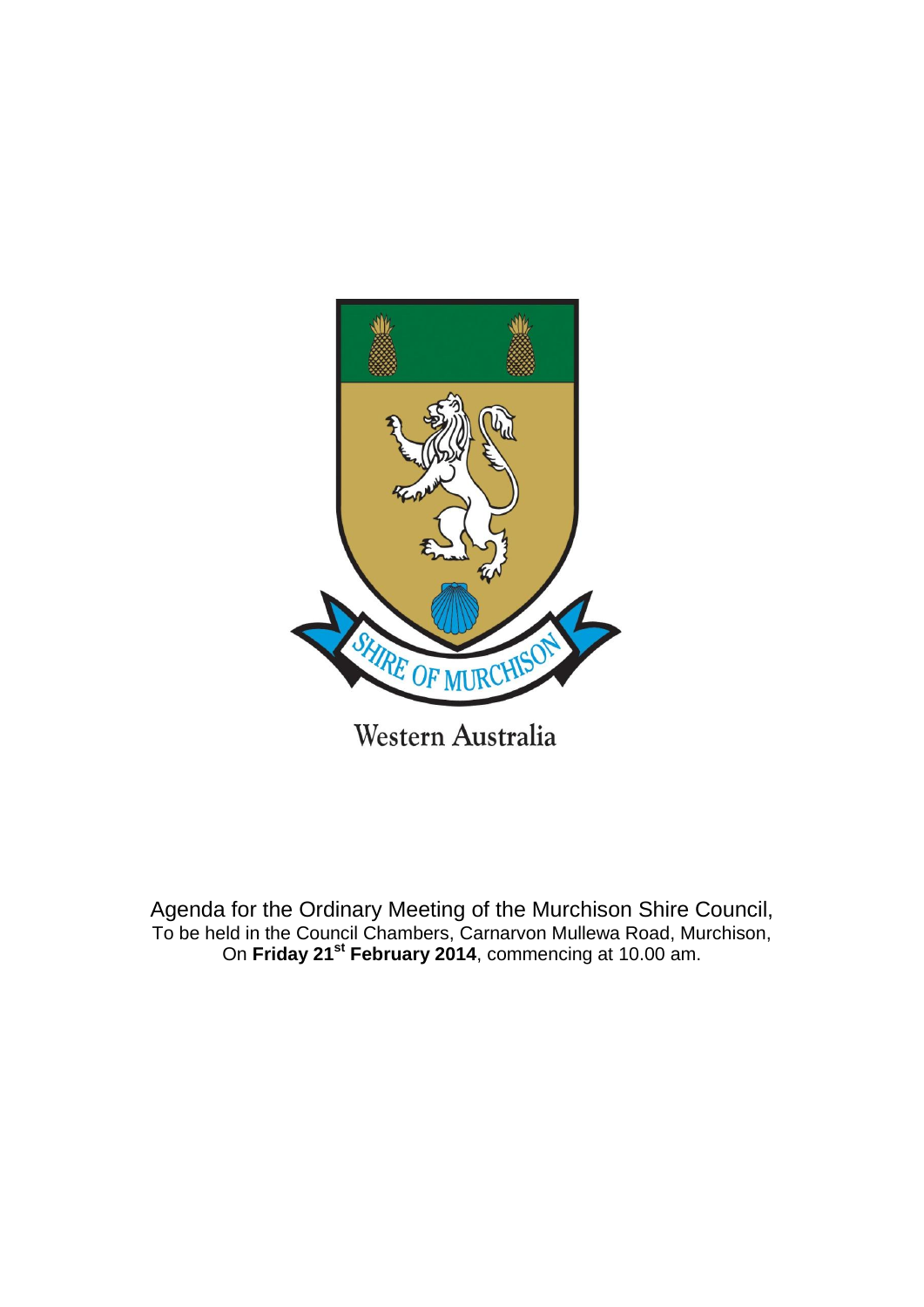# *TABLE OF CONTENTS*

| 1.  | DECLARATION OF OPENING/ANNOUNCEMENT OF VISITORS 3                                                   |    |
|-----|-----------------------------------------------------------------------------------------------------|----|
| 2.  | RECORD OF ATTENDANCE/APOLOGIES/LEAVE OF ABSENCE 3                                                   |    |
| 3.  | RESPONSE TO PREVIOUS PUBLIC QUESTIONS TAKEN ON NOTICE 3                                             |    |
| 4.  |                                                                                                     |    |
|     | 4.1                                                                                                 |    |
| 5.  |                                                                                                     |    |
| 6.  |                                                                                                     |    |
| 7.  | NOTICE OF ITEMS TO BE DISCUSSED BEHIND CLOSED DOORS 3                                               |    |
| 8.  |                                                                                                     |    |
|     | 8.1                                                                                                 |    |
| 9.  | ANNOUNCEMENTS BY PRESIDING PERSON WITHOUT DISCUSSION4                                               |    |
| 10. | PETITIONS/DEPUTATIONS/PRESENTATIONS/SUBMISSIONS 4                                                   |    |
| 11. |                                                                                                     |    |
| 12. |                                                                                                     |    |
| 13. |                                                                                                     |    |
|     | 13.1<br>13.2                                                                                        |    |
|     |                                                                                                     |    |
| 14. | 14.1                                                                                                |    |
|     | 14.2                                                                                                |    |
| 15. |                                                                                                     |    |
| 16. |                                                                                                     |    |
|     | 16.1                                                                                                |    |
|     | Accounts Paid during the period since the last list was adopted/endorsed by Council<br>16.2         | 11 |
|     | 16.3<br>Accounts Paid during the period since the last list was adopted/endorsed by Council<br>16.4 | 14 |
|     | 16.5                                                                                                |    |
| 17. |                                                                                                     |    |
|     | 17.1                                                                                                |    |
|     | 17.2                                                                                                |    |
| 18. |                                                                                                     |    |
|     | 18.1<br>18.2                                                                                        |    |
|     | 18.3                                                                                                |    |
| 19. |                                                                                                     |    |
| 20. |                                                                                                     |    |
| 21. |                                                                                                     |    |
| 22. |                                                                                                     |    |
| 23. |                                                                                                     |    |
|     |                                                                                                     |    |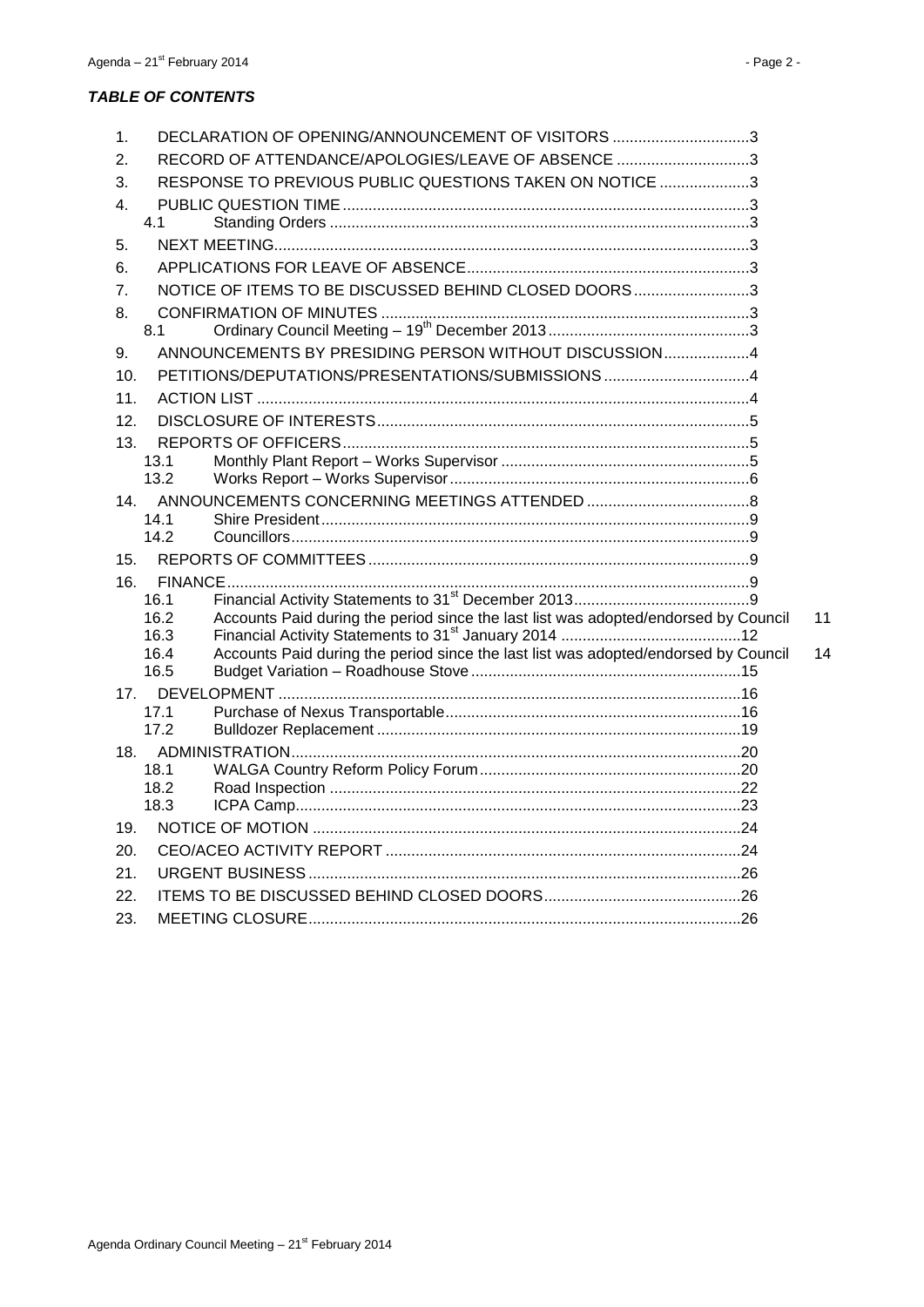# <span id="page-2-0"></span>**1. DECLARATION OF OPENING/ANNOUNCEMENT OF VISITORS**

# <span id="page-2-1"></span>**2. RECORD OF ATTENDANCE/APOLOGIES/LEAVE OF ABSENCE**

#### <span id="page-2-2"></span>**3. RESPONSE TO PREVIOUS PUBLIC QUESTIONS TAKEN ON NOTICE** Nil.

# <span id="page-2-3"></span>**4. PUBLIC QUESTION TIME**

#### <span id="page-2-4"></span>**4.1 Standing Orders**

*Council Decision:*

**Moved: Councillor Seconded: Councillor**

#### **That the following Local Law-Standing Orders 2001 be stood down:**

8.2 Limitation on the number of speeches

8.3 Duration of speeches

**Carried/Lost For: Against:**

# <span id="page-2-5"></span>**5. NEXT MEETING**

The next meeting is scheduled for Friday 21<sup>st</sup> March 2014.

# <span id="page-2-6"></span>**6. APPLICATIONS FOR LEAVE OF ABSENCE**

## <span id="page-2-7"></span>**7. NOTICE OF ITEMS TO BE DISCUSSED BEHIND CLOSED DOORS**

There is one item to be discussed behind closed doors.

# <span id="page-2-8"></span>**8. CONFIRMATION OF MINUTES**

# <span id="page-2-9"></span>**8.1 Ordinary Council Meeting – 19th December 2013**

#### **Background:**

Minutes of the Ordinary Meeting of Council have previously been circulated to all Councillors.

#### **Recommendation:**

That the minutes of the Ordinary Council meeting held on 19<sup>th</sup> December 2013 be confirmed as an accurate record of proceedings

## **Voting Requirements:**

Simple majority

| <b>Council Decision:</b><br><b>Moved: Councillor</b> | Seconded: Councillor |                 |
|------------------------------------------------------|----------------------|-----------------|
| <b>Carried/Lost</b>                                  | For:                 | <b>Against:</b> |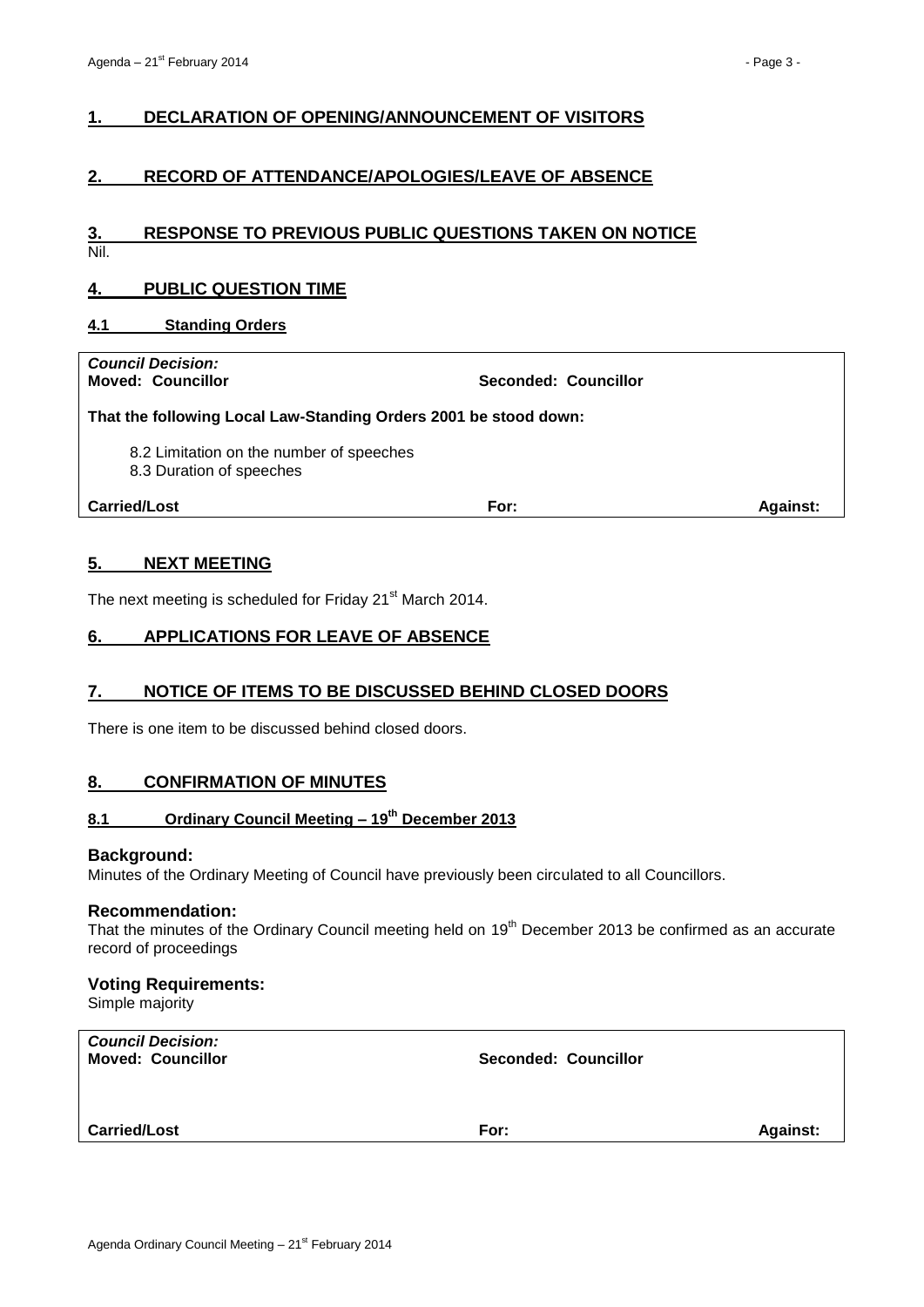# <span id="page-3-0"></span>**9. ANNOUNCEMENTS BY PRESIDING PERSON WITHOUT DISCUSSION**

# <span id="page-3-1"></span>**10. PETITIONS/DEPUTATIONS/PRESENTATIONS/SUBMISSIONS**

# <span id="page-3-2"></span>**11. ACTION LIST**

| <b>No</b> | <b>Item</b>                                                                                 | <b>Action</b>                                                                                                                                                                                                                                                                                                                                                                                                                | <b>Status</b>                                                                                                                                                                             |
|-----------|---------------------------------------------------------------------------------------------|------------------------------------------------------------------------------------------------------------------------------------------------------------------------------------------------------------------------------------------------------------------------------------------------------------------------------------------------------------------------------------------------------------------------------|-------------------------------------------------------------------------------------------------------------------------------------------------------------------------------------------|
| 1.        | Improve shade house<br>south of Road House                                                  | CAG meeting held $31st$ August – item today<br>suggests removal of shade house to allow for a<br>larger diesel tank for the roadhouse.                                                                                                                                                                                                                                                                                       | To be removed                                                                                                                                                                             |
| 2.        | <b>Classification of Pindar</b><br>Beringarra Road                                          | Pindar - Beringarra ongoing.                                                                                                                                                                                                                                                                                                                                                                                                 | Programme of works<br>to be established                                                                                                                                                   |
| 3.        | <b>Community Centre</b><br>Kitchen                                                          | Install Lockable Storage Area                                                                                                                                                                                                                                                                                                                                                                                                | Area installed -<br>painting complete; just<br>needs one piece of<br>architrave to complete                                                                                               |
| 4.        | Dust Suppression and<br>ongoing road agreement<br>issues                                    | Getting figures for James for last year<br>expenditure and this year to date.                                                                                                                                                                                                                                                                                                                                                | Report as per CSIRO<br>Road Maintenance<br><b>Agreement on Existing</b><br>and Additional Works<br>for 12-13 has been<br>furnished to James<br>Abbott and an invoice<br>for \$50k raised. |
| 5.        | Contact CGG re gravel<br>road in their shire.<br>Carnarvon-Mullewa and<br>Beringarra-Pindar | Private works maintenance costs for the<br>Beringarra-Pindar Road supplied - awaiting reply.<br>CGG doing major works in 2014/15 on<br>Carnarvon-Mullewa Road                                                                                                                                                                                                                                                                | Ongoing co-operation<br>between two shires<br>being established.                                                                                                                          |
| 6.        | <b>Establishment of Working</b><br>Group for Accident<br>Prevention                         | Following Annual Electors Meeting 2013 -<br>community wish to set up accident prevention<br>group to help work towards road safety and<br>reduced RTA's. 4 people volunteered                                                                                                                                                                                                                                                | Still not actioned                                                                                                                                                                        |
| 7.        | Litter initiatives                                                                          | Anti litter poster completed                                                                                                                                                                                                                                                                                                                                                                                                 | Signs ordered                                                                                                                                                                             |
| 8.        | Beringarra-Cue Road<br><b>Train Permit Termination</b>                                      | Deed of settlement signed 7 <sup>th</sup> January                                                                                                                                                                                                                                                                                                                                                                            | Complete; Settlement<br>funds received.                                                                                                                                                   |
| 9.        | Wild Dog Working Group                                                                      | Bounty system set up and advertised                                                                                                                                                                                                                                                                                                                                                                                          | Set - up completed                                                                                                                                                                        |
| 10.       | Advertise UHF channels<br>to the general public                                             | Following the Annual General Meeting of Electors<br>2014 - investigate options for getting this<br>information out to the General Public                                                                                                                                                                                                                                                                                     |                                                                                                                                                                                           |
| 11.       | <b>Community Project Officer</b>                                                            | Following the Annual General Meeting of Electors<br>2014 – Community or Council to investigate the<br>options for moving towards realising the dream of<br>having a Community Project Officer                                                                                                                                                                                                                                |                                                                                                                                                                                           |
| 12.a      | <b>Community Water Supply</b>                                                               | Following the Annual General Meeting of Electors<br>2014 – investigate options for either reducing<br>water usage in Settlement or expanding supply                                                                                                                                                                                                                                                                          |                                                                                                                                                                                           |
| 12.b      | <b>Community Water Supply</b>                                                               | Following phone call from the Department of<br>Water 13/1/2014, investigate the costs of<br>developing a Drinking Water Quality Improvement<br>Plan (develop a drinking water risk management<br>plan; establish a testing regime; capital<br>requirement for disinfection plant; ongoing<br>operational costs), so that Council can make an<br>informed decision on whether we will supply<br>potable or non-potable water. |                                                                                                                                                                                           |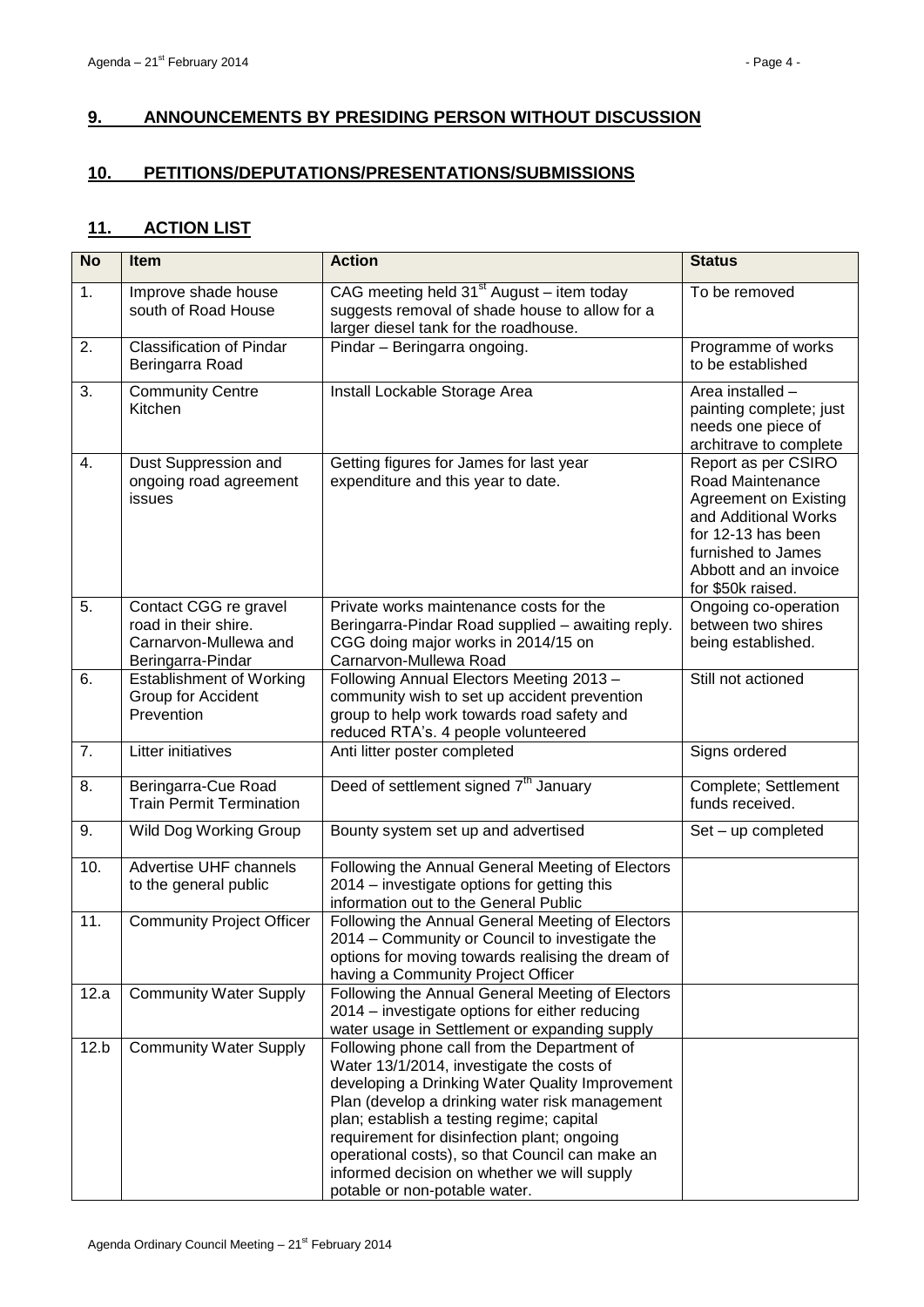| 13. | 100 Year Anzac<br>Celebrations       | Following the Annual General Meeting of Electors<br>2014 - budget for the 100 year Anzac Celebration<br>and source funding (RSL) for upgrade to<br>memorial, new plaques on memorial walk,<br>monument to old diggers - form committee to<br>guide the process |  |
|-----|--------------------------------------|----------------------------------------------------------------------------------------------------------------------------------------------------------------------------------------------------------------------------------------------------------------|--|
| 14. | Shire Branding                       | Following the Annual General Meeting of Electors<br>2014 – investigate updating the shires image –<br>re-brand                                                                                                                                                 |  |
| 15. | Cemetery Enhancement                 | Following the Annual General Meeting of Electors<br>2014 – call inaugural meeting of the new<br>cemetery committee to plan for enhancement of<br>the cemetery                                                                                                  |  |
| 16. | <b>Ballinyoo Bridge Rest</b><br>Area | Following the Annual General Meeting of Electors<br>2014 – clean up Ballinyoo Bridge/instal signs                                                                                                                                                              |  |

## **Recommendation:**

That the Action List be accepted.

# **Voting Requirements:**

Simple majority

| <b>Council Decision:</b><br><b>Moved: Councillor</b> | <b>Seconded: Councillor</b> |                 |
|------------------------------------------------------|-----------------------------|-----------------|
| <b>Carried/Lost</b>                                  | For:                        | <b>Against:</b> |

# <span id="page-4-0"></span>**12. DISCLOSURE OF INTERESTS**

# <span id="page-4-1"></span>**13. REPORTS OF OFFICERS**

# <span id="page-4-2"></span>**13.1 Monthly Plant Report – Works Supervisor**

| December 2013 +              |      |               | <b>Hours</b>                        |         |        |              |                        | <b>YTD</b>   |             |
|------------------------------|------|---------------|-------------------------------------|---------|--------|--------------|------------------------|--------------|-------------|
| <b>January 2014 combined</b> |      |               | <b>Total</b><br><b>Start</b><br>End |         |        |              | <b>Operating Costs</b> |              |             |
| <b>Plant Item</b>            | Year | <b>Rego</b>   | 1 July '13                          | Hrs/kms | Hrs/km | <b>Month</b> | <b>YTD</b>             | <b>Plant</b> | <b>Fuel</b> |
| Cat Grader 12H P.02          | 2005 | <b>MU 141</b> | 9996                                | 10758   | 10864  | 106          | 868                    | 12706.27     | 15762.13    |
| Cat Grader 12M P.03          | 2008 | <b>MU 51</b>  | 5844                                | 6641    | 6750   | 109          | 906                    | 15003.87     | 19204.53    |
| <b>Volvo Loader P.27</b>     | 2006 | <b>MU 65</b>  | 5420                                | 5906    | 5958   | 88           | 538                    | 14454.80     | 10731.16    |
| <b>Komatsu Dozer P.11</b>    | 1997 |               | 8208                                | 8546    | 8600   | 54           | 392                    | 26783.85     | 9750.74     |
| <b>Bomag Padfoot P.68</b>    | 2005 | MU 177        |                                     | 79      | 116    | 37           | 116                    | 1021.05      | 3077.22     |
| JD Grader P.01               | 2011 | MU 121        | 3040                                | 3855    | 3972   | 117          | 932                    | 15293.51     | 27740.21    |
| <b>Bomag Roller P.43</b>     | 2012 | 1DVH736       | 1097                                | 1387    | 1425   | 38           | 328                    | 2933.97      | 4856.8      |
| Cat 938G Loader P.41         | 2004 | MU 193        | 4078                                | 4285    | 4301   | 16           | 223                    | 4854.81      | 3654.26     |
| Kenworth P/Mover P.61        | 2004 | <b>MU 000</b> | 7174                                | 16630   | 17730  | 1100         | 10556                  | 15117.95     | 13729.37    |
| Iveco P/Mover P.09           | 2003 | 1AGW988       | 267205                              | 273480  | 274832 | 1352         | 7627                   | 4551.61      | 6473.35     |
| Nissan UD P.07               | 2009 | 000 MU        | 141649                              | 156151  | 15735  | 140416       | 125914                 | 9771.04      | 13834.3     |
| Iveco Tipper Conv P.10       | 2004 | <b>MU00</b>   | 157865                              | 164074  | 165016 | 942          | 7151                   | 8453.87      | 13032.27    |
| Generator 1-110kva           | 2011 |               | 7315                                | 9971.8  | 11341  | 1369.2       | 4026                   | 1913.79      | 24645.67    |
| Generator 2-110kva           | 2011 |               | 6897                                | 7944.9  | 8016.1 | 71.2         | 1119.1                 |              |             |
| <b>Maintenance Gen P.33</b>  |      |               | 658                                 | 2628    | 2847   | 219          | 2189                   | 3131.98      | 2862.10     |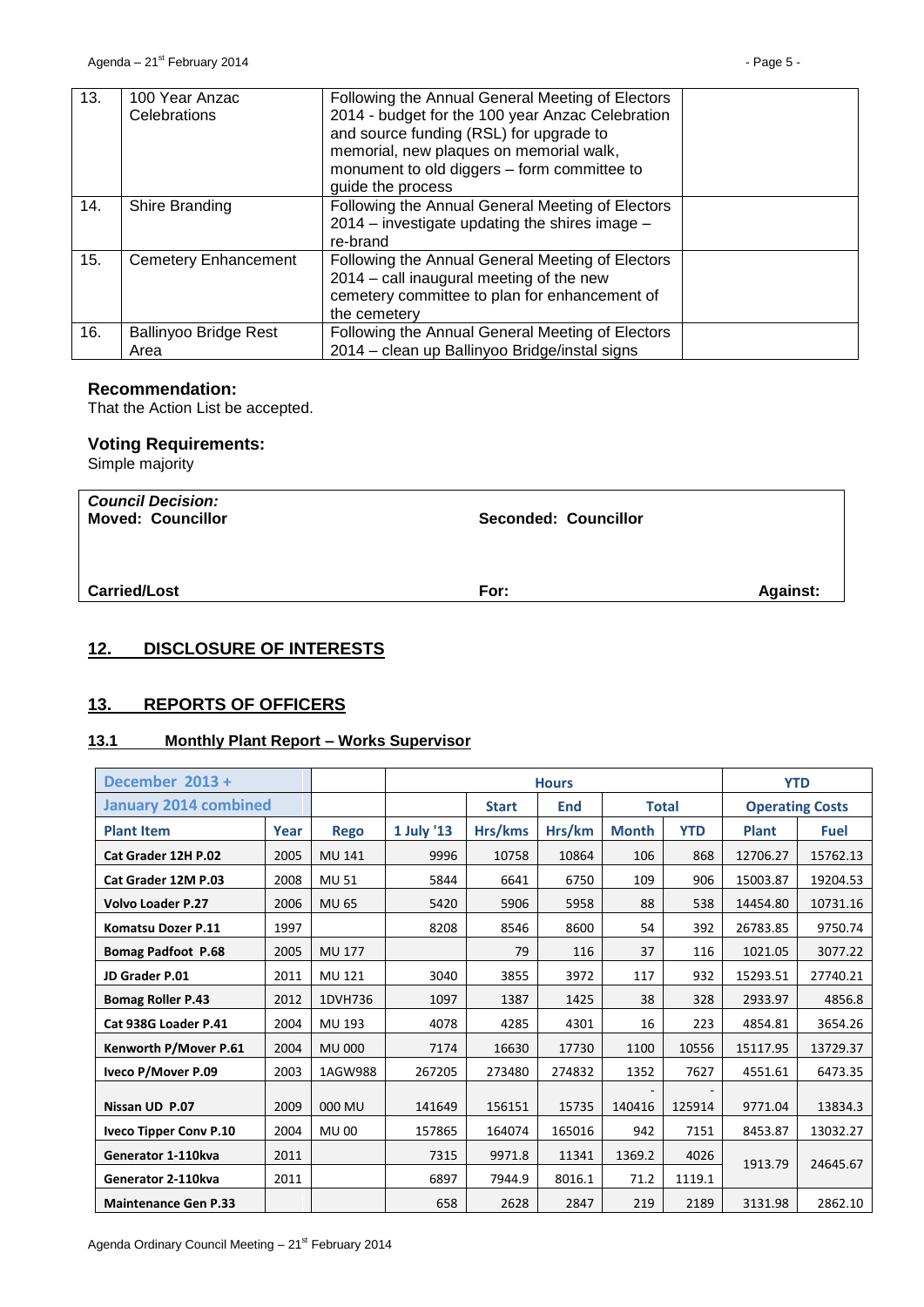| <b>Construction Gen P.32</b>    |      |                 | 11770        | 14460        | 14683  | 223  | 2913        | 1139.05  | 898.17  |
|---------------------------------|------|-----------------|--------------|--------------|--------|------|-------------|----------|---------|
| Kubota 6kva Gen P.66            | 2012 |                 | 1844         | 3232         | 3452   | 220  | 1608        | 0.00     | 2421.55 |
| <b>Mitsubishi Canter P.06</b>   |      | 01 MU           | 82788        | 98027        | 99403  | 1376 | 16615       | 8622.20  | 5123.87 |
| <b>Isuzu Construction P.64</b>  | 2013 | <b>MU 140</b>   | $\mathbf{0}$ | 7867         | 11605  | 3738 | 11605       | 1651.38  | 2703.9  |
| Toyota Prado P.55               | 2012 | MU <sub>0</sub> | 9557         | 15739        | 16710  | 971  | 7153        | 672.00   | 1340.98 |
| <b>RAV4 P.63</b>                | 2013 | MU 1011         | $\Omega$     | 5500         | 11394  | 5894 | 11394       | 424.59   | 928.08  |
| Great Wall P.57                 | 2012 | MU 167          | 11257        | 16414        | 18761  | 2347 | 7504        | 591.87   | 1600.03 |
| <b>Isuzu Dmax P.28</b>          | 2009 | <b>MU 300</b>   | 154278       | 163500       | 166384 | 2884 | 12106       | 2769.25  | 2681.78 |
| Toyota Hilux P.40               | 2011 | MU 1018         | 93250        | 108257       | 113776 | 5519 | 20526       | 2638.13  | 4297.61 |
| Isuzu T/Top P.54                | 2005 | MU 1002         | 116400       | 126539       | 129400 | 2861 | 13000       | 6447.72  | 3475.25 |
| <b>Mercedes PTV P.60</b>        | 2004 | MU 1009         | 97283        | 97955        | 98265  | 310  | 982         | 247.00   | 75.77   |
| Side Tipper P.18                | 2001 | MU2010          | 25303        | 34100        | 34505  | 405  | 9202        | 10100.43 | n/a     |
| Side Tipper P.17                | 2001 | MU 662          | 66102        | 74107        | 74550  | 443  | 8448        | 8000.97  | n/a     |
| Roadwest S/Tipper P.67          | 2013 | 1T0Q427         | $\mathbf 0$  | 3394         | 3794   | 400  | 2625        | 1329.02  | n/a     |
| Tri-Axle L/L Float P.13         | 2008 | MU 663          | 3769         | 9007         | 10277  | 1270 | 6508        | 4560.43  | n/a     |
| 45ft Flat Top P.59              | 1978 | 1THH060         | 25           | $\mathbf{0}$ | 265    | 265  | 240         | 0.00     | n/a     |
| No. 2 Float P.14                | 2001 | <b>MU 2004</b>  | 26835        | 36368        | 37623  | 1255 | 10788       | 6625.36  | n/a     |
| 30000L W/Tanker P.24            | 2005 | <b>MU 2024</b>  | 26524        | 32733        | 33675  | 942  | 7151        | 6945.96  | n/a     |
| Dog Fuel Trailer P.48           | 1993 | MU 2026         |              |              |        |      | n/a         | 852.96   | n/a     |
| Dog Fuel Trailer P. 49          | 1972 | <b>MU 2005</b>  |              |              |        |      | n/a         | 1564.08  | n/a     |
| Dolly 1-Red P.05                | 2001 | MU 2003         | 24567        | 26963        | 27224  | 261  | 2657        | 9657.77  | n/a     |
| Dolly 2-Black P.08              | 2000 | MU 2009         | 562          | 6439         | 6840   | 401  | 6278        | 10437.51 | n/a     |
| New/H Ford Tractor              | 2006 | <b>MU380</b>    | 1596         | 1663.1       | 1683.3 | 20.2 | 87.3        | 160.00   | 501.84  |
| <b>Forklift</b>                 |      |                 | 11847        | 11914        | 11944  | 30   | 97          | 860.86   | 204.93  |
| <b>Caravans</b>                 |      |                 |              |              |        |      | n/a         | 6199.19  | n/a     |
| JD Ride on Mower                |      |                 | 293          | 345          | 384    | 39   | 91          | n/a      | n/a     |
| <b>Generator H/Maint</b>        | 2013 | New             | $\mathbf 0$  | 1100         | 1423   | 323  | 1423        | 305.20   | 2426.63 |
| <b>Heavy Maint Trailer P.62</b> |      | MU 446          |              | $\pmb{0}$    |        |      | $\mathbf 0$ | 3042.15  | n/a     |

#### <span id="page-5-0"></span>**13.2 Works Report – Works Supervisor**

#### **Construction Crew**

On the 16<sup>th</sup> December the Construction Crew finished work for the year, on the section of the Carnarvon/Mullewa road south of the Beringarra/Byro turn off. Crew then moved their camping gear (caravans and 45ft trailer with fuel/genset/water tank) and all plant back to the depot.

The road works in this area still have 3.3km of works remaining.

- $\geq$  3.3km of clearing road side
- $\triangleright$  pulling in from both sides for sub grade then full gravel sheet.
- $\triangleright$  some new bunds plus repairs to old bunds
- $\triangleright$  more off shoot drains on the east side
- $\triangleright$  repairs to contour banks on the west side
- $\triangleright$  widening and rebuilding of floodway's
- $\triangleright$  signage

Crew will return to complete these works once the 4km of gravel sheeting (see below) on the Carnarvon/Mullewa road has been finished.

On return from their Christmas break on the 28<sup>th</sup> of January, staff attended to minor repairs and maintenance of their plant and camping gear.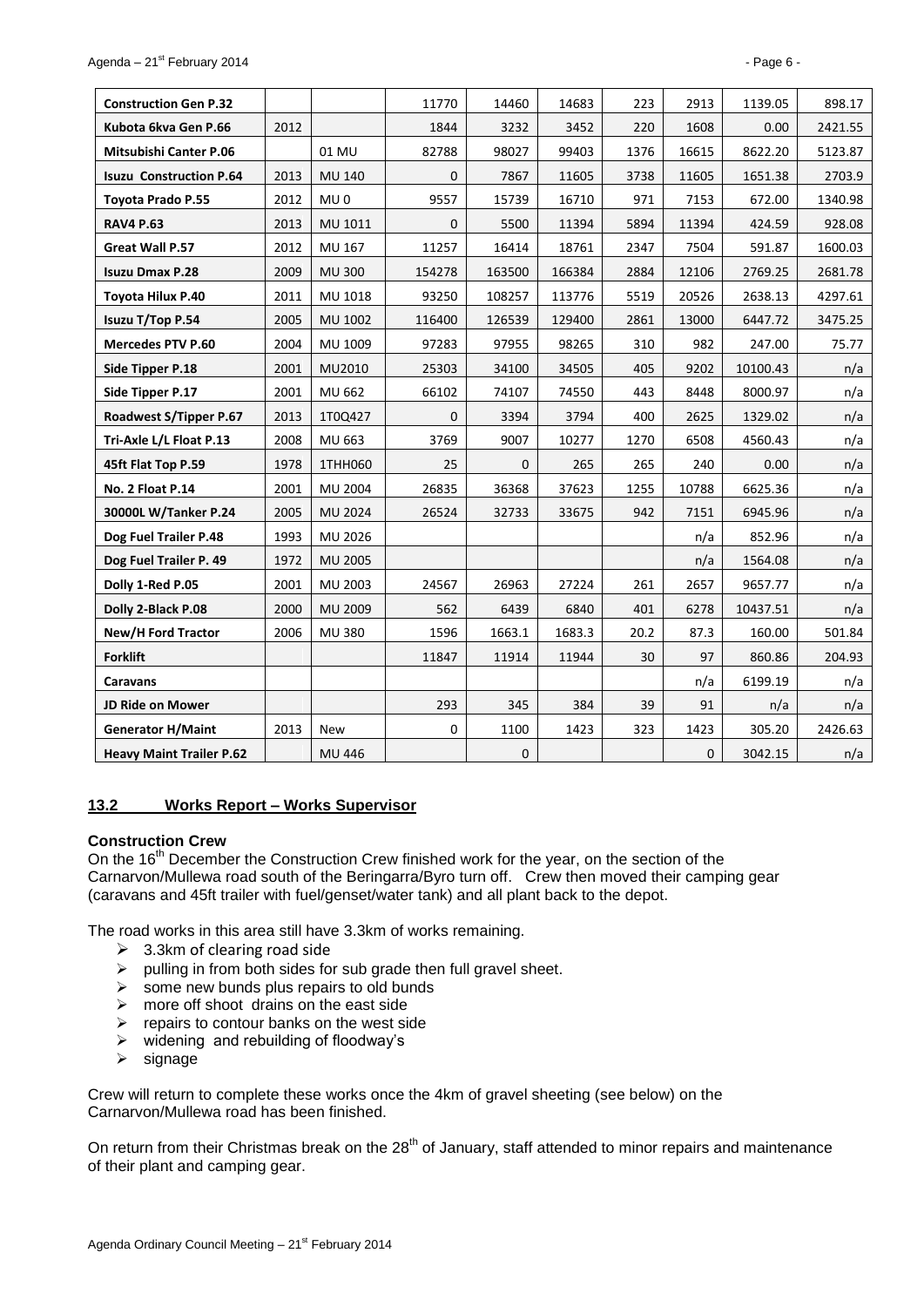Monday 3<sup>rd</sup> February saw all camping gear and plant moved down to Billabalong wool shed. Crew will complete the last 4km of road works (shaping up and gravel sheeting) from the end of the bitumen 7.5km south of Billabalong homestead to bitumen 1.2km north of the bridge.

These works required an extra water truck (Squires Resources) and I have also brought in Greydon Meads road-train side tipper to help with the carting of gravel. As of today's date 15/02/2013, 2km of gravel has been carted.

Unfortunately our Komatsu dozer has died so I have had to hire a replacement dozer (D6R) from Cobra Hire in Geraldton @ \$80p/h, min of 200hrs per month.

#### **Maintenance Crew.**

John and Glen finished a second grade (light) on the Beringarra/Pindar road on the 18<sup>th</sup> December, ending at the boundary grid Pia/Boolardy. They then moved their camp/plant back to the depot for services and repairs over the Christmas break. Crew then finished off small repairs to plant and fuel & water trailer.

John's 12H grader has done No.8 gear and has been taken into Westrac for repairs. I have a quote for approx \$32,700 but this may increases when they pull the gear box out and investigate further into the transmission.

On Thursday 30<sup>th</sup> January, I rang Paul Squires and we have dry hired his 140G grader @ \$700.00 p/day. I picked up the grader from Twin Peaks on Sunday in readiness for John to commence work on Monday. Monday 3<sup>rd</sup> February, John and Glen started a full maintenance grade of Butchers Track finishing on Saturday 8<sup>th</sup> February. They then brought the graders back to the depot to hook up caravans/fuel trailer in readiness for work on Monday.

Monday 10<sup>th</sup> February, John and Glen moved their gear up to Mt Narryer and started a full maintenance grade of the Muggon road finishing on Thursday. They then patch graded two small wash out sections, one south and one north of Mt Narryer on the Carnarvon/Mullewa road.

Monday 17th February, crew will move on up to the Woodleigh–Byro road for a full grade.

#### **Heavy Maintenance**

Tuesday 28<sup>th</sup> January, Sandy finished off small repairs to his plant (UD truck, float, side tipper). Monday 3<sup>rd</sup> February, Sandy and Paul headed up to the Beringarra/Byro road carting gravel onto stony corners and the grid just west of Beringarra.

Heavy rain fell just south of Beringarra at the boundary grid washing out some sections. Sandy has carted gravel into these places in readiness for Paul to spread.

Paul has also maintenance graded (while waiting for gravel to be placed on the section of road they are working on) some heavy thunder-storm wash out sections (creek crossings) west of Milly-Milly and 4-5km of road on Erong and Yunda road.

## **Staff Leave**

The construction (minus Stuart), maintenance and heavy maintenance crews all commenced leave for the Christmas break on the  $20<sup>th</sup>$  of December 2013 and resumed work on the  $28<sup>th</sup>$  January 2014. Stuart assisted Trevor Barndon (T2) working on repairs/services of all plant whilst crew were on break. Trevor and Leanne worked over the Christmas break (apart from public holidays) performing their normal gardening duties and maintaining the CEO's pool once she went on leave on the  $11<sup>th</sup>$  January.

## **General**

02/02/14 – Dry hire 140G Grader (Paul Squires) on site

05/02/14 - Road inspection - Carnarvon/Mullewa Rd north of settlement.

06/02/14 - Road inspection - Erong and Yunda road.

13/02/14 - Road inspection and report- Beringarra/Pindar Rd from MRO turn off to Pindar.

13/02/14 - Hire dozer from Cobra on site (gravel pit Billabalong).

17/02/14 – 2102/14 Trevor Barndon in Geraldton for auto air-con ticket.

# **Road Counter Report - 12th December – 13<sup>th</sup> February**

2.5km north of MRO turn off on Beringarra/Pindar road - Average 2.8 vehicles p/day. MRO road - Average 3.7 vehicle p/day (14 day count only - 12th December 2013 – 27th December 2013) 300mtrs south of Boolardy turn off on Beringarra/Pindar road - Average 11.1 vehicles p/day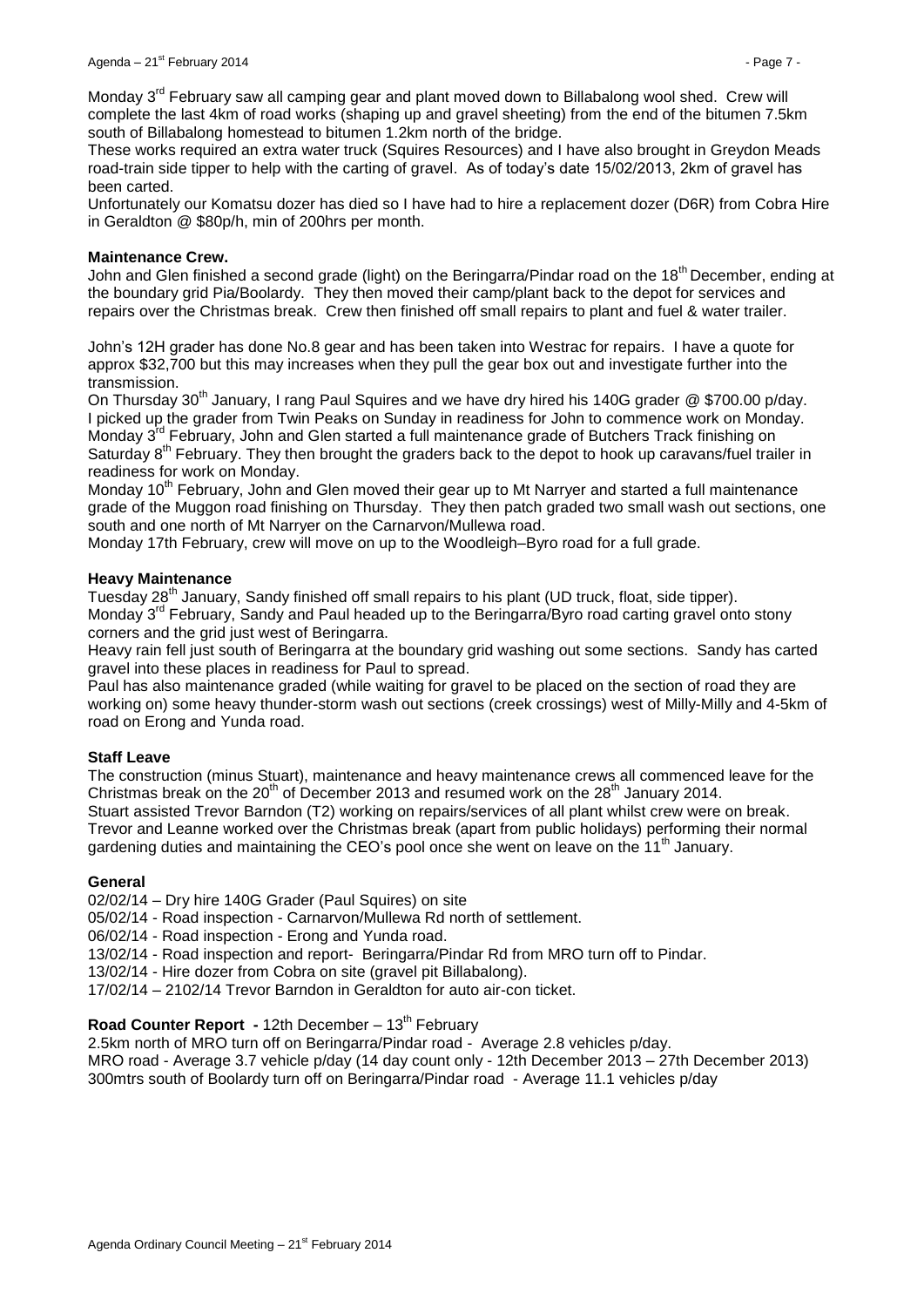# ROADS GRADED 14/12/2013 – 15/02/2014

| Name                              | Length of | SLK"s      | 1979272011<br>Heavy-Road | Comments                 |
|-----------------------------------|-----------|------------|--------------------------|--------------------------|
|                                   | Road      | Graded     | Maintenance/Repairs      |                          |
|                                   |           | this month | Loader-truck             |                          |
| Beringarra / Pindar               | 319.80km  | 30km       |                          | This is our second grade |
|                                   |           |            |                          | so only a light grade.   |
| Erong                             | 63.12km   | 4-5km      |                          | Patch grade              |
|                                   |           |            |                          | thunder-storm areas      |
| Beringarra/Byro                   | 90.89km   | 1km        | Gravel carting on        | Patch grade in creek     |
|                                   |           |            | Corners/grids            | crossing                 |
| Twin-Peaks/Wooleen                | 47.65km   |            |                          |                          |
| Boolardy/Kalli                    | 57.30km   |            |                          |                          |
| Byro/Woodleigh                    | 71.00km   |            |                          |                          |
| New Forrest/Yallalong             | 36.18km   |            |                          |                          |
| M <sup>c</sup> Nabb/Twin-peaks    | 49.75km   |            |                          |                          |
| Yallalong-West                    | 34.46km   |            |                          |                          |
| Mileura/Nookawarra                | 49.08km   |            |                          |                          |
| Muggon                            | 38.75km   | 39km       |                          | Full grade               |
| Manfred                           | 34.55km   |            |                          |                          |
| Beringarra/Mt Gould               | 34.80km   |            |                          |                          |
| Tardie/Yuin                       | 13.20km   |            |                          |                          |
| Innouendy                         | 9.30km    |            |                          |                          |
| <b>Boolardy Homestead</b>         | 2.00km    |            |                          |                          |
| <b>Yunda Homestead</b>            | 32.80km   | 4-5km      |                          | Patch grade              |
|                                   |           |            |                          | thunder-storm areas      |
| Meeberrie Woolleen                | 25.22km   |            |                          |                          |
| Mt Wittenoom                      | 37.55km   |            |                          |                          |
| Woolleen/Mt Wittenoom             | 33.85km   |            |                          |                          |
| Beringarra Cue                    | 109.82km  |            |                          |                          |
| <b>Boolardy Wooleen</b>           | 19.08km   |            |                          |                          |
| Kalli Cue East                    | 21.87km   |            |                          |                          |
| <b>Coodardy Noondie</b>           | 19.92km   |            |                          |                          |
| <b>Butchers Track</b>             | 64.54km   | 64.5km     |                          | Full grade               |
| <b>Butchers Muggon</b>            | 23.80km   |            |                          |                          |
| <b>Murchison Settlement</b>       | 2.00km    |            |                          |                          |
| Pinegrove Yallalong               | --------  |            |                          |                          |
| Carnarvon-Mullewa                 | 278.63km  |            |                          |                          |
| Woolgorong-South                  | 15.00km   |            |                          |                          |
| Nookawarra homestead              |           |            |                          |                          |
| Errabiddy-Bluff                   | 12km      |            |                          |                          |
| Air strip Graded                  |           |            |                          |                          |
| $T$ otol thio month arodod $AABE$ |           |            |                          |                          |

Total this month graded – 144.5

#### **Recommendation:**

That the Work's Supervisor's report be accepted.

## **Voting Requirements:**

Simple majority

| <b>Council Decision:</b><br><b>Moved: Councillor</b> | Seconded: Councillor |                 |
|------------------------------------------------------|----------------------|-----------------|
| <b>Carried/Lost</b>                                  | For:                 | <b>Against:</b> |

# <span id="page-7-0"></span>**14. ANNOUNCEMENTS CONCERNING MEETINGS ATTENDED**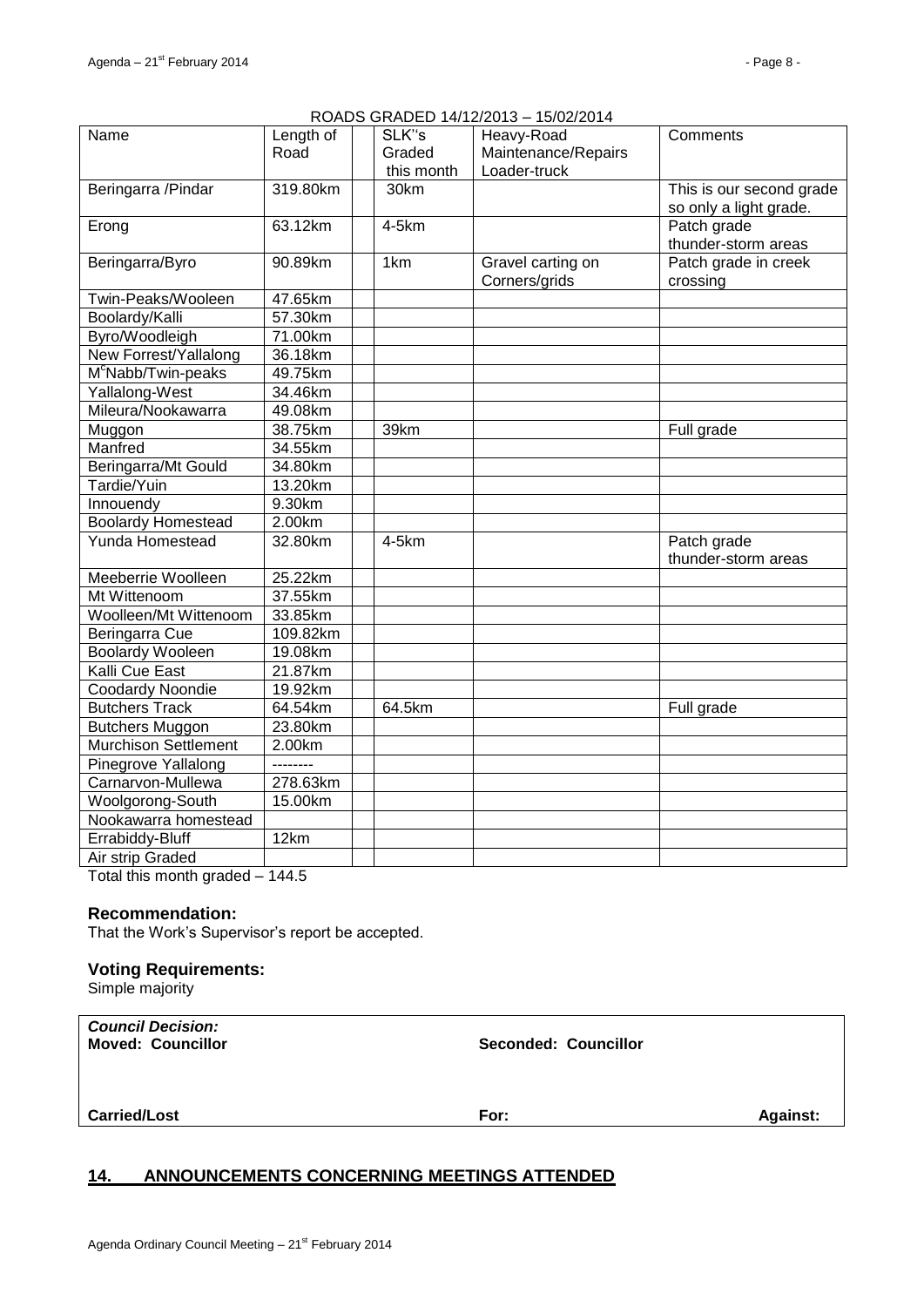#### <span id="page-8-0"></span>**14.1 Shire President**

<span id="page-8-1"></span>**14.2 Councillors**

## <span id="page-8-2"></span>**15. REPORTS OF COMMITTEES**

#### <span id="page-8-3"></span>**16. FINANCE**

## <span id="page-8-4"></span>**16.1 Financial Activity Statements to 31st December 2013**

| 2.2                                                                          |
|------------------------------------------------------------------------------|
| Dianne Daniels - Deputy Chief Executive Officer                              |
| No interest to disclose                                                      |
| 12 February 2014                                                             |
| Financial Activity Statements for 6 months to 31 <sup>st</sup> December 2013 |
| <b>Balance Sheet</b>                                                         |
| Income Statement by Program Summary                                          |
| Income Statement by Nature & Type                                            |
| Income Statement by Program Detailed                                         |
|                                                                              |

#### **Matter for Consideration:**

Council to consider adopting the Monthly Financial Statements for December 2013.

#### **Background:**

The Local Government (Financial Management) Regulations 1996. Regulation 34 requires that local government report on a monthly basis and prescribes what is required to be reported.

#### **Comment:**

The Current Position at 31 December 2013 is a surplus of \$997,645 against a YTD Budget surplus of \$741,262 so up \$256,383:

| <b>Opening Funding Surplus variance</b> | (59, 207)  |
|-----------------------------------------|------------|
| Less Operating Revenues down            | (322, 487) |
| Add Operating Expenditure down          | 333,998    |
| Less Funding Balance Adjustment         | (31, 863)  |
| Less Capital Revenue down               | (100, 363) |
| Add Capital Expenditure down            | 438,340    |
| Less Rate Revenue down                  | (2,035)    |
|                                         | 256,383    |

Refer pages 24 and 25 of the attachment for details of major variances against budget. The variances are summarised below:

Operating Revenues down is due mainly to the re-scheduling of formwork on SLK 221-228 to straight after Christmas.

Operating Expenditure down is due mainly to expenditure on the Town Plan being less than predicted (timing) and Depreciation allocations down \$174k on predictions.

Capital Revenue down \$100.4k is a timing issue, with only \$55k received from the Department of Planning for the Town Planning Strategy and Scheme rather than the budgeted \$95k and proceeds from the disposal of plant sitting at \$81k against a budget of \$146.4k.

Capital Expenditure down \$438.3k is mainly a timing issue due to the re-scheduling of the formwork on SLK 221-228, but also includes the new server and 4 hard drives that were scheduled for November, but not yet purchased (awaiting another quote) and the Storage Shed for the Depot yard, which was scheduled for completion in December, but has been delayed until the cooler months.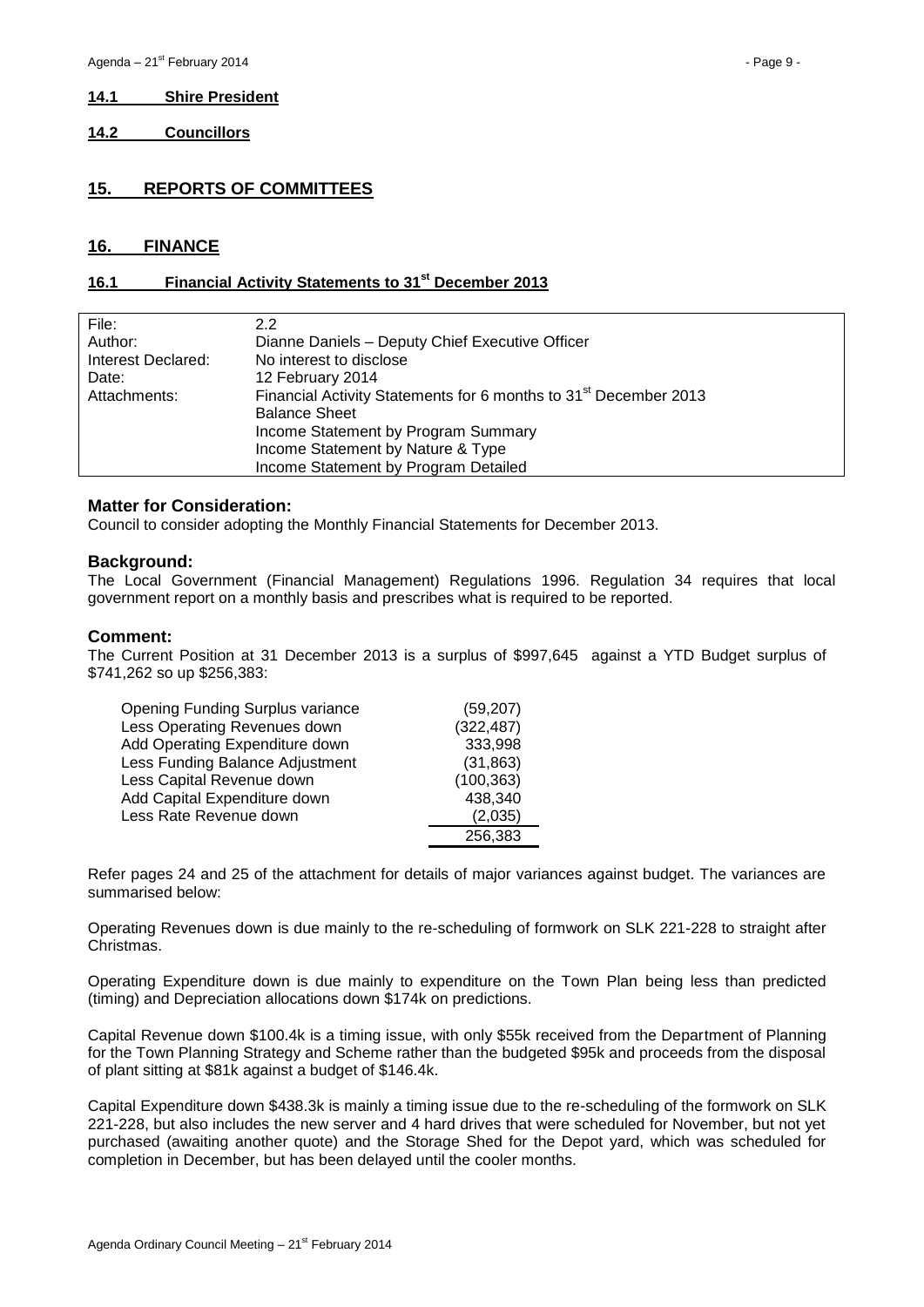Capital Expenditure that impacted the Balance Sheet in December was:

C14103 Construction of 5 x 24 foot grids - \$8.5k C14208 Air-conditioner to Freight Shed - \$8.7k C14301 Pool Vehicle – tow bar, dash mat, seat covers - \$1.8k

## **Statutory Environment:**

Local Government Act 1995 Section 6.4–Specifies that a local government is to prepare "such other financial reports" as is prescribed.

Local Government (Financial Management) Regulations 1996 Regulation 34 states:

> (1) A local government is to prepare each month a statement of financial activity reporting on the sources and applications of funds, as set out in the annual budget under regulation 22(1)(d) for that month in the following detail:

(a) Annual budget estimates, taking into account any expenditure incurred for an additional purpose under section 6.8(1)(b) or (c);

(b) Budget estimates to the end of month to which the statement relates;

(c) Actual amounts of expenditure, revenue and income to the end of the month to which the statement relates;

(d) Material variances between the comparable amounts referred to in paragraphs (b) and

(e) The net current assets at the end of the month to which the statement relates.

**Strategic Implications:**

Nil.

## **Policy Implications:**

Nil.

#### **Budget/Financial Implications:**

Reports showing year to date financial performance allow monitoring of actual expenditure, revenue and overall results against budget targets.

## **Sustainability Implications:**

**Environmental:**

There are no known significant environmental considerations

- $\bullet$ **Economic:** There are no known significant economic considerations
- **Social:**  $\bullet$ There are no known significant considerations

#### **Consultation:**

UHY Haines Norton

#### **Recommendation:**

That Council adopt the financial statements for the period ending 31<sup>st</sup> December, 2013 as attached.

#### **Voting Requirements:**

Simple majority.

| <b>Carried/Lost</b>                                  | For:                        | <b>Against:</b> |
|------------------------------------------------------|-----------------------------|-----------------|
| <b>Council Decision:</b><br><b>Moved: Councillor</b> | <b>Seconded: Councillor</b> |                 |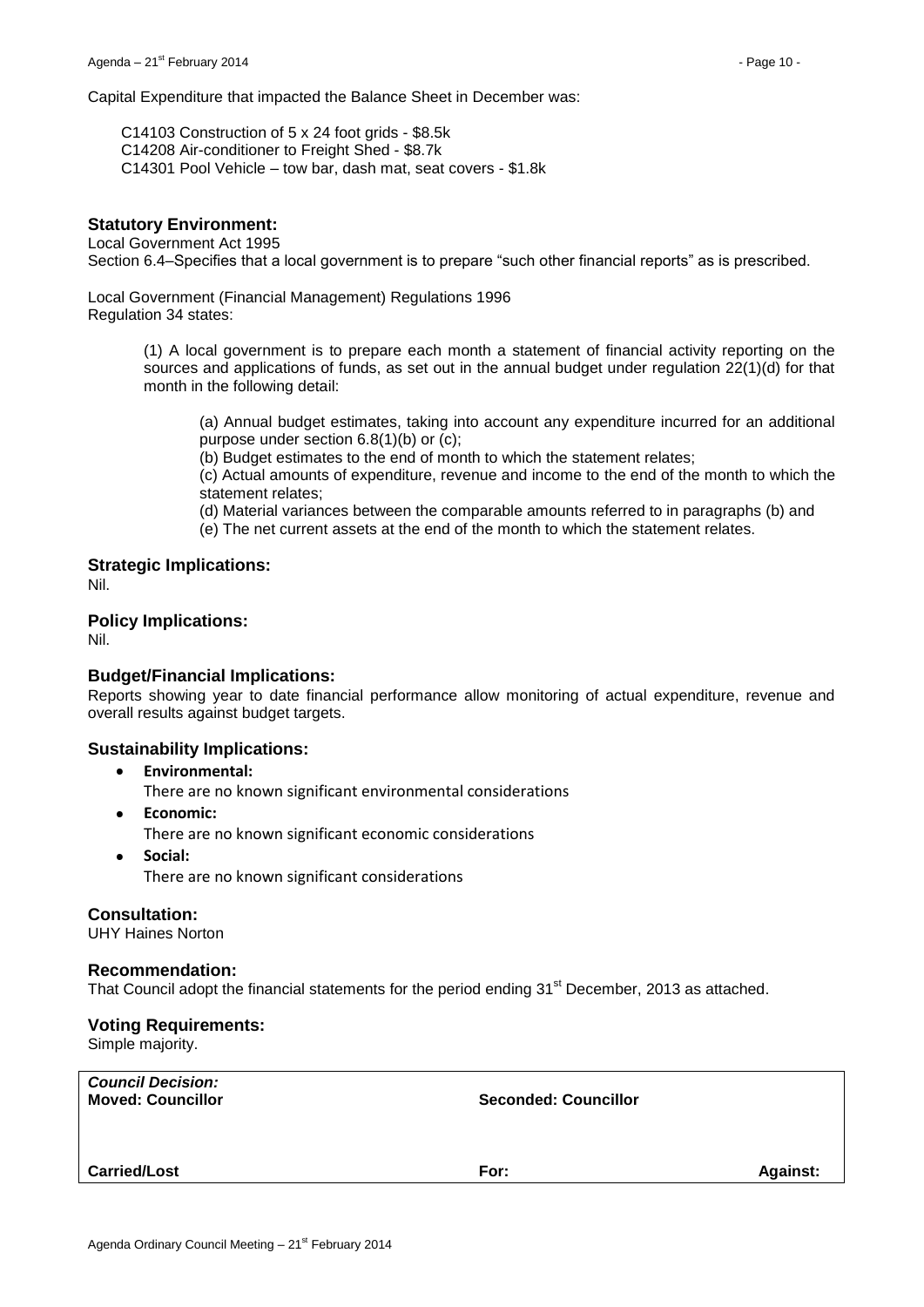## <span id="page-10-0"></span>**16.2 Accounts Paid during the period since the last list was adopted/endorsed by Council**

| File:              |                                               |
|--------------------|-----------------------------------------------|
| Author:            | Dianne Daniels Deputy Chief Executive Officer |
| Interest Declared: | No interest to disclose                       |
| Date:              | 12 February 2014                              |
| Attachments:       | EFT & Cheque Details for December 2013        |

## **Matter for Consideration:**

Authorisation of accounts paid during the month of December 2013.

#### **Background:**

Accounts paid are required to be submitted each month.

#### **Statutory Environment:**

Local Government (Financial Management) Regulations 1996 Reg 13(1)–Requires that where the Chief Executive Officer has delegated power to make payments from the Municipal or Trust funds a list of accounts paid is to be prepared each month.

#### **Comment:**

Payments made during the month of December as per attached schedule

**Strategic Implications:**

None

#### **Policy Implications:**

None

#### **Budget/Financial Implications:**

Payment from the Municipal and Trust Bank Accounts.

## **Sustainability Implications:**

- **Environmental:**  $\bullet$ 
	- There are no known significant environmental considerations
- **Economic:**  $\bullet$ 
	- There are no known significant economic considerations
- **Social:**  $\bullet$ There are no known significant considerations

**Consultation:**

Haines Norton

#### **Recommendation:**

That the accounts as per the attached Schedule presented to this meeting totalling \$769,723.13 be passed for payment/endorsed by Council.

#### **Voting Requirements:**

Simple majority

| <b>Seconded: Councillor</b> |                 |
|-----------------------------|-----------------|
| For:                        | <b>Against:</b> |
|                             |                 |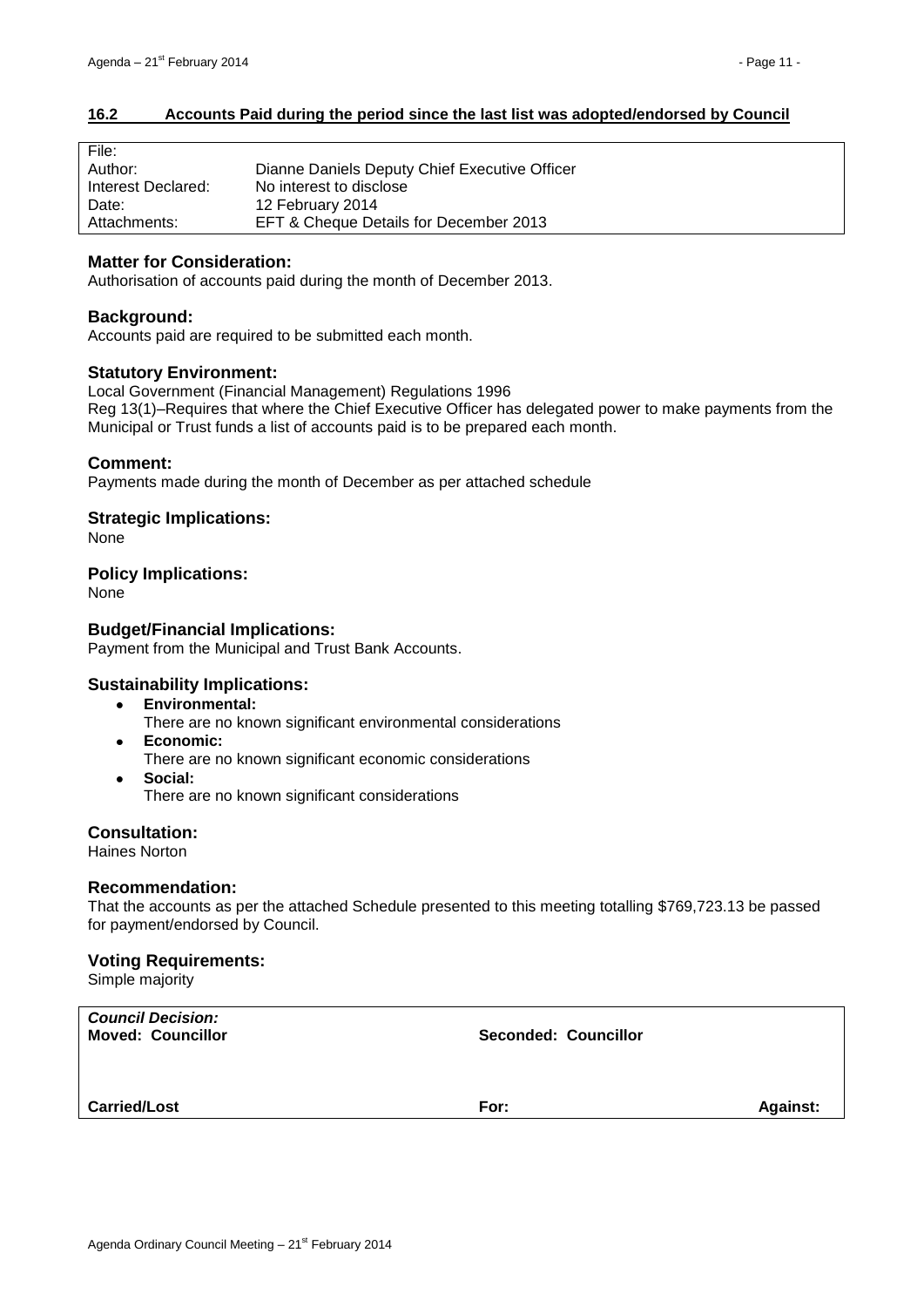# <span id="page-11-0"></span>**16.3 Financial Activity Statements to 31st January 2014**

| 2.2                                                                         |
|-----------------------------------------------------------------------------|
| Dianne Daniels - Deputy Chief Executive Officer                             |
| No interest to disclose                                                     |
| 12 February 2014                                                            |
| Financial Activity Statements for 7 months to 31 <sup>st</sup> January 2014 |
| <b>Balance Sheet</b>                                                        |
| Income Statement by Program Summary                                         |
| Income Statement by Nature & Type                                           |
| Income Statement by Program Detailed                                        |
|                                                                             |

## **Matter for Consideration:**

Council to consider adopting the Monthly Financial Statements for January 2014.

# **Background:**

The Local Government (Financial Management) Regulations 1996. Regulation 34 requires that local government report on a monthly basis and prescribes what is required to be reported.

## **Comment:**

The Current Position at 31 January 2014 is a surplus of \$4,711,291 against a YTD Budget surplus of \$550,875 so up \$4,160,416:

| <b>Opening Funding Surplus variance</b> | (59, 207)  |
|-----------------------------------------|------------|
| Add Operating Revenues up               | 3,606,245  |
| Add Operating Expenditure down          | 361,732    |
| Less Funding Balance Adjustment         | (60,061)   |
| Less Capital Revenue down               | (100, 363) |
| Add Capital Expenditure down            | 415,210    |
| Less Rate Revenue down                  | (3, 140)   |
|                                         | 4,160,416  |

Refer pages 24 and 25 of the attachment for details of major variances against budget. The variances are summarised below:

Operating Revenues up is due mainly to the receipt of the \$3.8 mil from Crosslands/Mitsubishi on the Termination of the Road Train Permit Agreement, less \$133k down due to the re-scheduling of formwork on SLK 221-228 and the \$110k profit on sale of plant not forthcoming.

Operating Expenditure down is due mainly to late payment to Councillors for December quarter (sorry) expenditure on the Town Plan being less than predicted (timing), Depreciation allocations down \$306k on predictions and then several Transport projects are yet to be undertaken – Traffic Signs, Rehab Gravel Pits and Bunding of Various Old Roads.

Capital Revenue down \$100.4k is a timing issue, with only \$55k received from the Department of Planning for the Town Planning Strategy and Scheme rather than the budgeted \$95k and proceeds from the disposal of plant sitting at \$81k against a budget of \$146.4k.

Capital Expenditure down \$415.2k is mainly a timing issue due to the re-scheduling of the formwork on SLK 221-228, but also includes the new server and 4 hard drives that were scheduled for November, but not yet purchased (awaiting another quote) and the Storage Shed for the Depot yard, which was scheduled for completion in December, but has been delayed until the cooler months.

Capital Expenditure that impacted the Balance Sheet in January was:

- C14101 RPG SLK 221-228 2 x submersible pumps
- C14106 Construction Agreed Program signs for C-M Rd south of Byro
- C14326 Vehicle Crane for Great Wall 1 x 12v Back-ease 600 hoist
- C14324 GASMAX JZH-RP-6 Stove for Roadhouse
- C14306 Robotic pool cleaner for CEO pool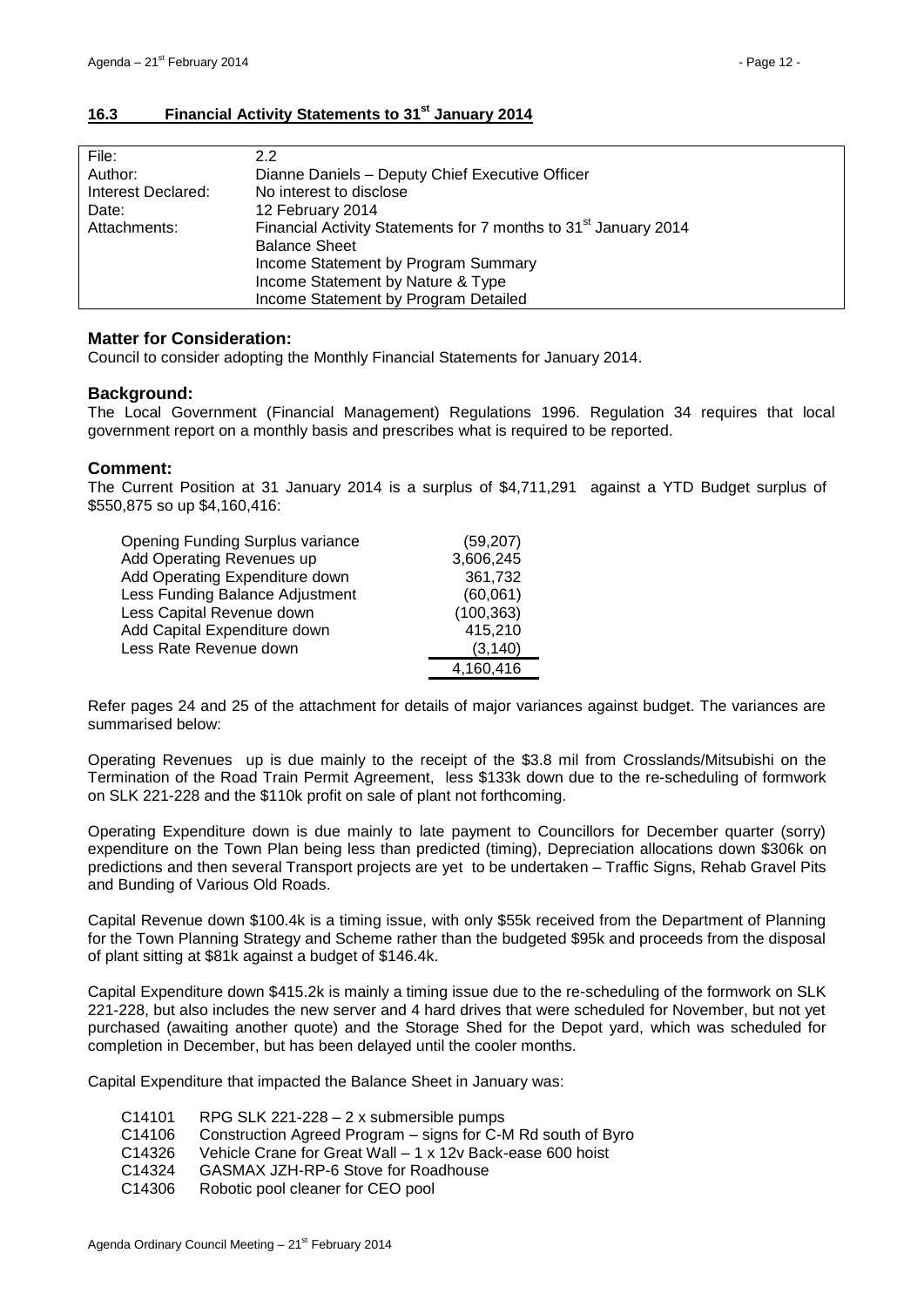The settlement for the termination of the Road Train Permit Agreement with Crosslands was finalised in January. The final pro-rata claim was made for the Crosslands Community Fund, resulting in a further \$104,846 being paid into the Fund, so that the balance of the fund is now \$360,731.

# **Statutory Environment:**

Local Government Act 1995

Section 6.4–Specifies that a local government is to prepare "such other financial reports" as is prescribed.

Local Government (Financial Management) Regulations 1996 Regulation 34 states:

> (1) A local government is to prepare each month a statement of financial activity reporting on the sources and applications of funds, as set out in the annual budget under regulation 22(1)(d) for that month in the following detail:

(a) Annual budget estimates, taking into account any expenditure incurred for an additional purpose under section 6.8(1)(b) or (c);

(b) Budget estimates to the end of month to which the statement relates;

(c) Actual amounts of expenditure, revenue and income to the end of the month to which the statement relates;

(d) Material variances between the comparable amounts referred to in paragraphs (b) and (e) The net current assets at the end of the month to which the statement relates.

# **Strategic Implications:**

Nil.

# **Policy Implications:**

Nil.

# **Budget/Financial Implications:**

Reports showing year to date financial performance allow monitoring of actual expenditure, revenue and overall results against budget targets.

## **Sustainability Implications:**

- **Environmental:**
	- There are no known significant environmental considerations
- **Economic:**  $\bullet$ 
	- There are no known significant economic considerations
- **Social:**  $\bullet$ There are no known significant considerations

## **Consultation:**

UHY Haines Norton

## **Recommendation:**

That Council adopt the financial statements for the period ending 31<sup>st</sup> January 2014 as attached.

## **Voting Requirements:**

Simple majority.

| <b>Council Decision:</b><br><b>Moved: Councillor</b> | <b>Seconded: Councillor</b> |                 |
|------------------------------------------------------|-----------------------------|-----------------|
| <b>Carried/Lost</b>                                  | For:                        | <b>Against:</b> |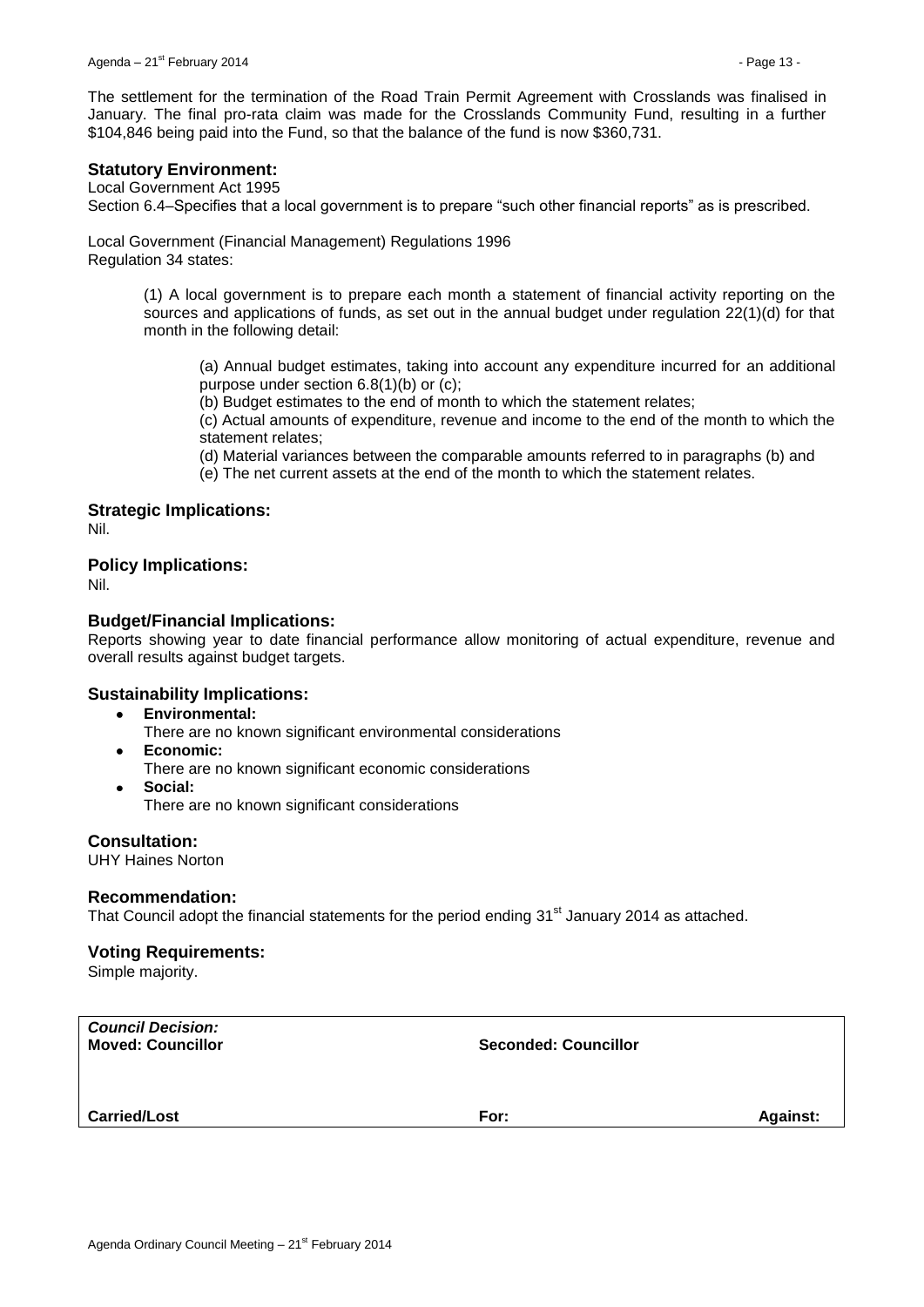## <span id="page-13-0"></span>**16.4 Accounts Paid during the period since the last list was adopted/endorsed by Council**

| File:              |                                               |
|--------------------|-----------------------------------------------|
| Author:            | Dianne Daniels Deputy Chief Executive Officer |
| Interest Declared: | No interest to disclose                       |
| Date:              | 12 February 2014                              |
| Attachments:       | EFT & Cheque Details for January 2014         |

#### **Matter for Consideration:**

Authorisation of accounts paid during the month of January 2014.

## **Background:**

 $\equiv$ 

Accounts paid are required to be submitted each month.

#### **Statutory Environment:**

Local Government (Financial Management) Regulations 1996 Reg 13(1)–Requires that where the Chief Executive Officer has delegated power to make payments from the Municipal or Trust funds a list of accounts paid is to be prepared each month.

#### **Comment:**

Payments made during the month of January as per attached schedule

#### **Strategic Implications:**

None

#### **Policy Implications:**

None

## **Budget/Financial Implications:**

Payment from the Municipal and Trust Bank Accounts.

## **Sustainability Implications:**

- $\bullet$ **Environmental:**
	- There are no known significant environmental considerations
- **Economic:**  $\bullet$ 
	- There are no known significant economic considerations
	- **Social:** There are no known significant considerations

# **Consultation:**

Haines Norton

 $\bullet$ 

#### **Recommendation:**

That the accounts as per the attached Schedule presented to this meeting totalling \$4,786,736.24 be passed for payment/endorsed by Council.

#### **Voting Requirements:**

Simple majority

| <b>Council Decision:</b><br><b>Moved: Councillor</b> | <b>Seconded: Councillor</b> |                 |
|------------------------------------------------------|-----------------------------|-----------------|
| <b>Carried/Lost</b>                                  | For:                        | <b>Against:</b> |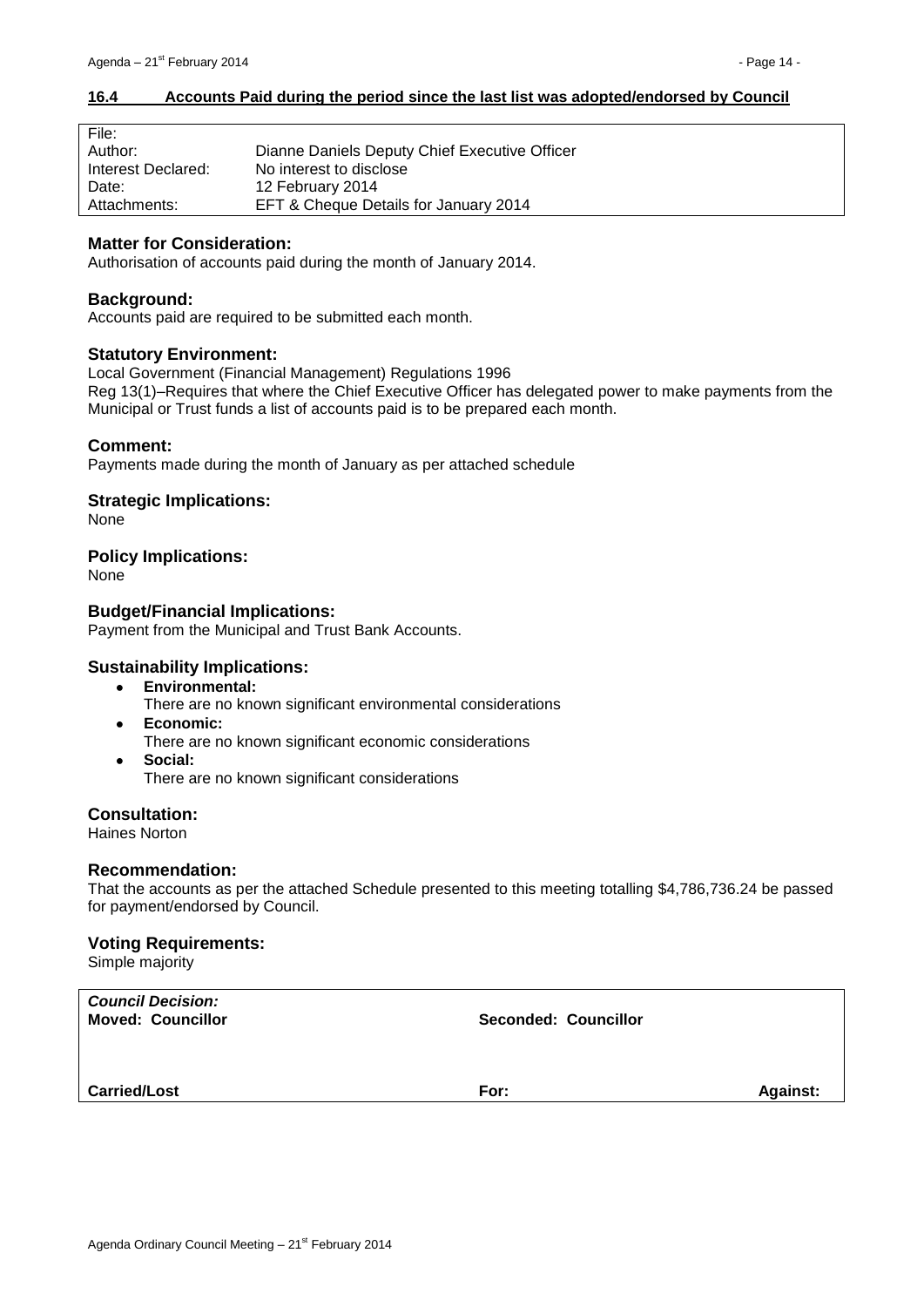## <span id="page-14-0"></span>**16.5 Budget Variation – Roadhouse Stove**

| File:              | 24                      |
|--------------------|-------------------------|
| Author:            | Dianne Daniels          |
| Interest Declared: | No interest to disclose |
| Date:              | 17 February 2014        |
| Attachments:       | N/A                     |
|                    |                         |

## **Matter for Consideration:**

Council to endorse the purchase of the new, GASMAX JZH-RP-6 commercial stove for the Road House.

## **Background:**

There have been ongoing problems with the oven in the Goldstein stove at the Roadhouse - the oven would only stay on if the pilot light button was held on and then wouldn't start at all. A gas plumber has attended to it twice in recent history. The result has been that it has worked while he has been here, even on going back several times during the day and re-testing. However, it continues to fail at critical times for the Roadhouse Proprietors, so that they have no certainty that meals that go in the oven are going to come out cooked.

The oven failed again in early January and the CEO contacted Councillors by email to let them know that she thought the stove should be replaced. Quotes she had received at that stage were for up to \$5,000 for a good quality, commercial stove.

All councillors, including the President, were in favour of the replacement and so a GASMAX JZH-RP-6 was purchased for \$3,140 ex GST, reduced from \$5,140, through F.E.D The Source in Malaga. The stove was installed on Tuesday 28 January, 2014 for which we are yet to be invoiced.

#### **Comment:**

There was no budget item for the stove and I would suggest that we transfer \$5,000 from E91020 Building Maintenance to the capital purchase of the stove under Economic Services, Roadhouse Expenses, Plant & Equipment Minor. Up to the 31 January 2014, we have spent \$37,251 of the \$100,000 Housing Maintenance budget, though this is effectively more like \$45,000 as we are still waiting on an invoice for the clean-out and reinstatement of the septic at 8 Kurara, which happened over two visits to the Settlement in late January and early February.

As far as housing maintenance goes, we still have to paint, tile and replace the kitchen at 12B Kurara, as well as paint the kitchen ceiling at the CEO House and the lounge and hall ceilings at 6 and 8 Kurara. The transfer of \$5,000 will still leave us with approximately \$50,000 which is more than adequate to complete this work as well as any emergency work that may occur.

## **Statutory Environment:**

Local Government Act 1995

- s6.8 (1) A local government is not to incur an expenditure from its municipal fund for an additional purpose except where the expenditure
	- (c) is authorised in advance by the mayor or president in an emergency
	- (2) Where expenditure has been incurred by a local government
		- (b) pursuant to subsection (1) (c), it is to be reported to the next ordinary meeting of council

## **Strategic Implications:**

Economic objectives are one of the key themes in the Shire of Murchison Strategic Community Plan 2012/13 – 2022/23, with tourism development and retention of existing industries being two of the objectives. The new stove at the Road House will help the proprietors to present a professional and efficient service to tourists and local residents alike.

## **Policy Implications:**

Policy 5.1.3 Budget Adherence

Adherence to the budget following adoption is the responsibility of staff. Any items exceeding budget or that are considered outside budget allocations must be approved by full Council.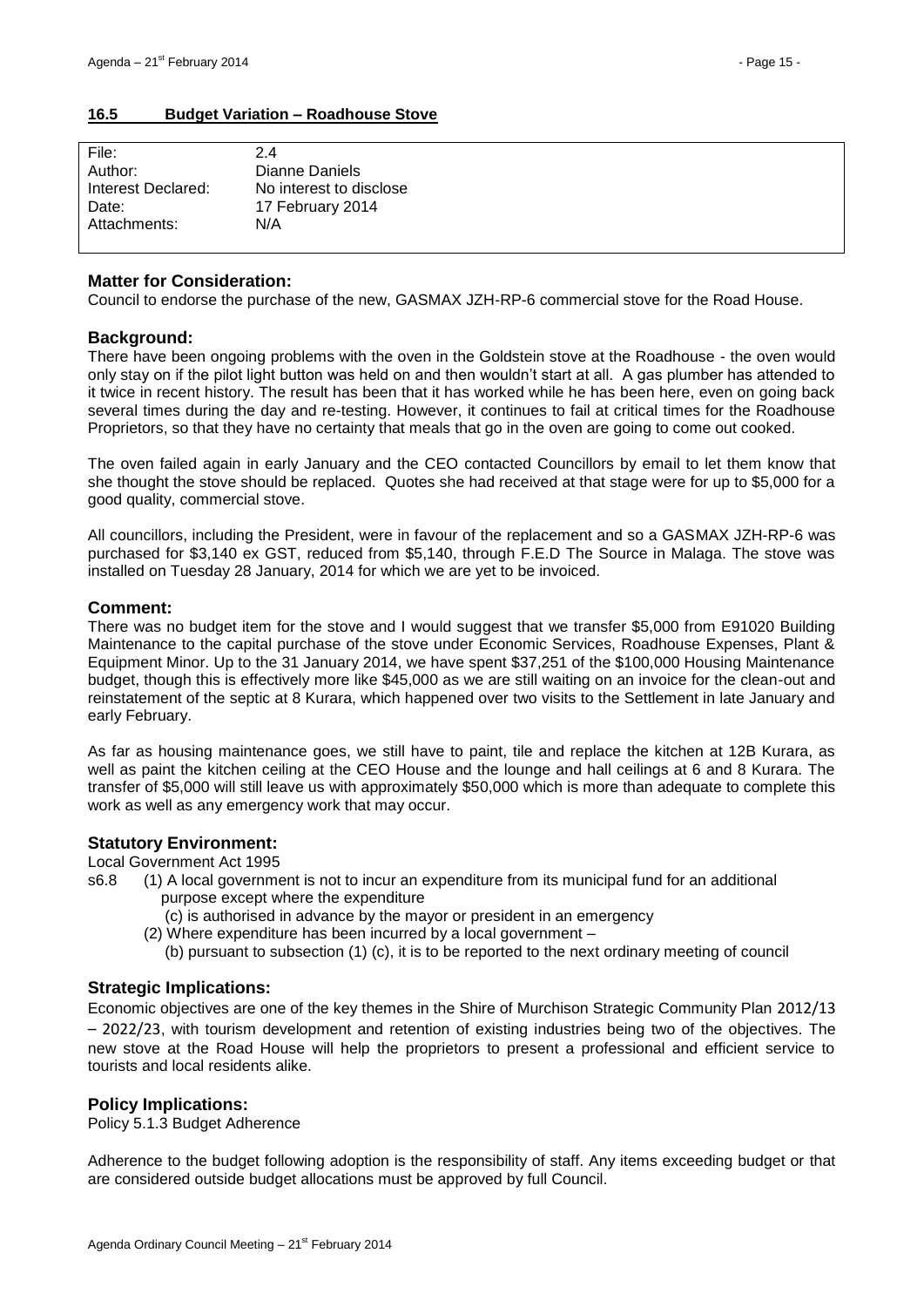# **Financial Implications:**

The cost of the stove will be transferred from one cost code to another, with no change to the overall net result of the Budget.

## **Sustainability Implications**

- $\bullet$ **Environmental**
	- There are no known significant considerations
- $\bullet$ **Economic**
	- There are no known significant considerations.
- **Social**  $\bullet$

There are no known significant considerations

# **Consultation:**

CEO

# **Recommendation:**

That Council vary the Budget, transferring \$5,000 from E91020 Building Maintenance to the capital purchase and installation of the GASMAX JZH-RP-6 stove under Economic Services, Roadhouse Expenses, Plant & Equipment Minor.

## **Voting Requirements:**

Absolute majority.

| <b>Council Decision:</b><br><b>Moved: Councillor</b> | <b>Seconded: Councillor</b> |                 |  |
|------------------------------------------------------|-----------------------------|-----------------|--|
| <b>Carried/Lost</b>                                  | For:                        | <b>Against:</b> |  |

# <span id="page-15-0"></span>**17. DEVELOPMENT**

## <span id="page-15-1"></span>**17.1 Purchase of Nexus Transportable**

| File:              | 9.1                     |
|--------------------|-------------------------|
| Author:            | Dianne Daniels          |
| Interest Declared: | No interest to disclose |
| Date:              | 3 January 2014          |
| Attachments:       | Photos/Floor Plan       |

## **Matter for Consideration:**

Purchase of an 'as new' refurbished 4x1 transportable house from Nexus Projects, Cockburn.

## **Background:**

The shire of Murchison has budgeted \$300k for a new unit of staff accommodation in the 2013-14 Financial Year, that figure being taken from the Forward Capital Works Plan which had been developed in 2010. After finding out the price of a new house at a neighbouring community, which was more than double our budget, the administration had concerns that the project couldn't be completed within budget.

## **Comment:**

Prior to Christmas, the DCEO saw an advertisement in the Geraldton Guardian, placed by Nexus Projects, for three refurbished Transportable Homes, as new , 4 bed,1 bath, clad in colourbond, new kitchen, new appliances, mirrored robes and new carpets. Nexus was contacted for more information and photos and floor plans were emailed through (refer attachments).

The opportunity to purchase an as new 4-bed home for under \$100k was discussed with President Halleen, who thought it was a good idea to investigate further. He happened to be making a trip to Perth the following weekend in a private capacity and was happy to inspect the homes at the Nexus complex in Cockburn. As it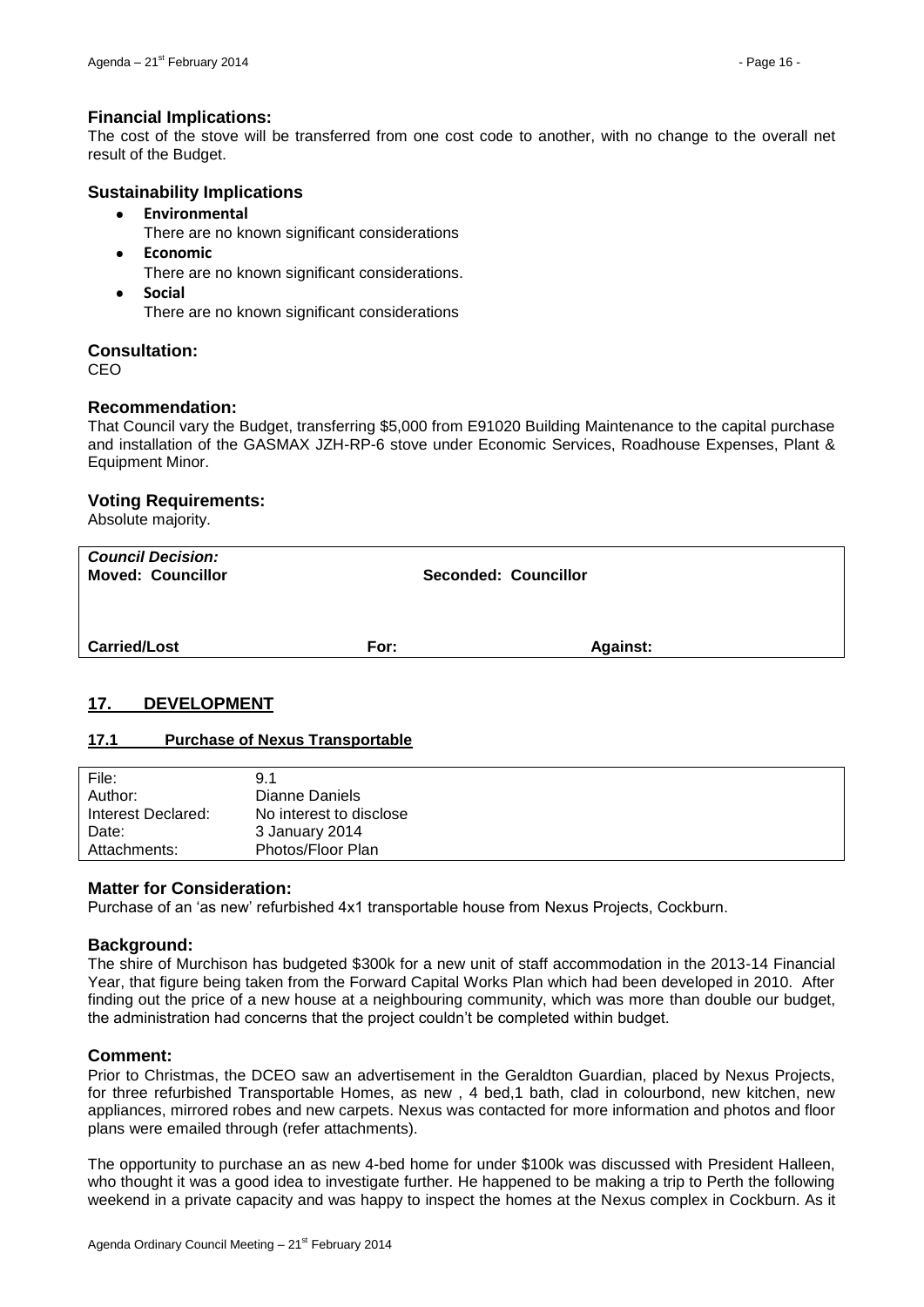turned out, two of the three homes had been sold by the time he got there, but on inspection of the third home, President Halleen was very impressed with the workmanship – steel frames with timber roof trusses; fully wired and plumbed; insulated with foam insulation to walls and ceiling (well suited to our hot, arid climate); professional internal fit-out.

After the inspection, the information was forwarded to the CEO (who was on Annual Leave) who also thought it was a good opportunity to obtain a four bed house within our budget and worth sending the information to all councillors for feed-back. She just wanted to confirm that it was under the \$100,000 tender threshold, which it just is.

The information above was emailed to all Councillors on Tuesday 28 January, with the comment that we would still have to transport and stump the house (verbal quote on this from Country Wide House Movers was \$16,000); fit verandas/decking/carport; run power; instal air-con; instal septics/leach drain/HWS; fit floor coverings to all but bedrooms; fence and landscape. We believe that the \$200k balance of the \$300k budget would allow us to complete the house to a very high standard.

We had five of the six Councillors in favour of the proposal, with the following provisos:

- House is up to scratch from a building regulations viewpoint ie electrical/switchboard compliance; standard of structural strength to comply with requirements for local area; ensure plumbing is suited to septics/leach drains;
- Have building assessed by independent building assessor and provide report;
- If the transportable is purchased, make every effort to keep the dust out on the journey in and make sure the road has not long been graded;

The sixth Councillor was concerned that the floor plan was unsatisfactory and suggested it would be wise to get quotes on other modular homes. As refurbished transportables is quite a unique market, it was not possible to get an 'apples for apples' quote, so I spoke to two companies in Perth who construct new, modular homes and would deliver to the Settlement. Trans Homes do a 4x1 (the Brenton) for \$163k delivered within 200km of Perth – I am still waiting on a price for delivery to the Settlement. McGrath Homes do a 3x2 (the Durack) for between \$231k and \$271k delivered, depending on cyclone rating. In both cases we would still need to do site works; instal septics; run power; fit verandas/concrete floors to verandas/ carport; fence and landscape.

I contacted our Building Surveyor, Phil Swain to discuss the proposal with him and his advice was to ensure that the building was compliant pursuant to the Building Act and was compliant with the Energy Efficiency requirements of the Building Code of Australia. He spoke to the Directors at Nexus and was confident that both these requirements could be met and is willing to work with them to expedite the process.

After a final phone consultation with the President and Deputy President and considering the feed-back from Councillors to date. I made a conditional offer on the home on the  $5<sup>th</sup>$  February, 2014. The offer was for \$99,909 dollars ex GST, subject to the following conditions:

- 1. The transportable will be issued with a Certificate of Design Compliance pursuant to the Building Act, prior to Settlement;
- 2. The transportable is compliant with Energy Efficiency requirements of the Building Code of Australia and documentation in support of this will be provided prior to Settlement;
- 3. The purchase is endorsed at our next Council meeting on Friday 21 February all councillors have agreed in principal by email as long as the transportable meets Building Design and Energy Efficiency requirements.

A Deposit of \$5,000 was paid, fully refundable in the event any or all of the three conditions are not met.

The purchase falls just under the \$100,000 tender threshold and as such is exempt from the requirement to invite Public Tenders as legislated under 11.1 of the Local Government (Functions & General) Regulations 1996. In the event that this purchase was over that threshold, because of the unique nature of this particular purchase and lack of competitors in the refurbished home market, it could be regarded as being exempt from the tender requirements under Regulation 11.2.

Council do have a Purchasing Policy for purchases between \$40,000 and \$99,999, which is to obtain at least three written quotations containing price and specification of goods and services (with procurement decision based on all value for money considerations). However, 1.7.1 of the policy refers to Regulation 11 of the Local Government (Functions & General) Regulations 1996 and if Regulation 11.2 is applicable, then public tenders or quotation procedures are not required (regardless of the value of expenditure):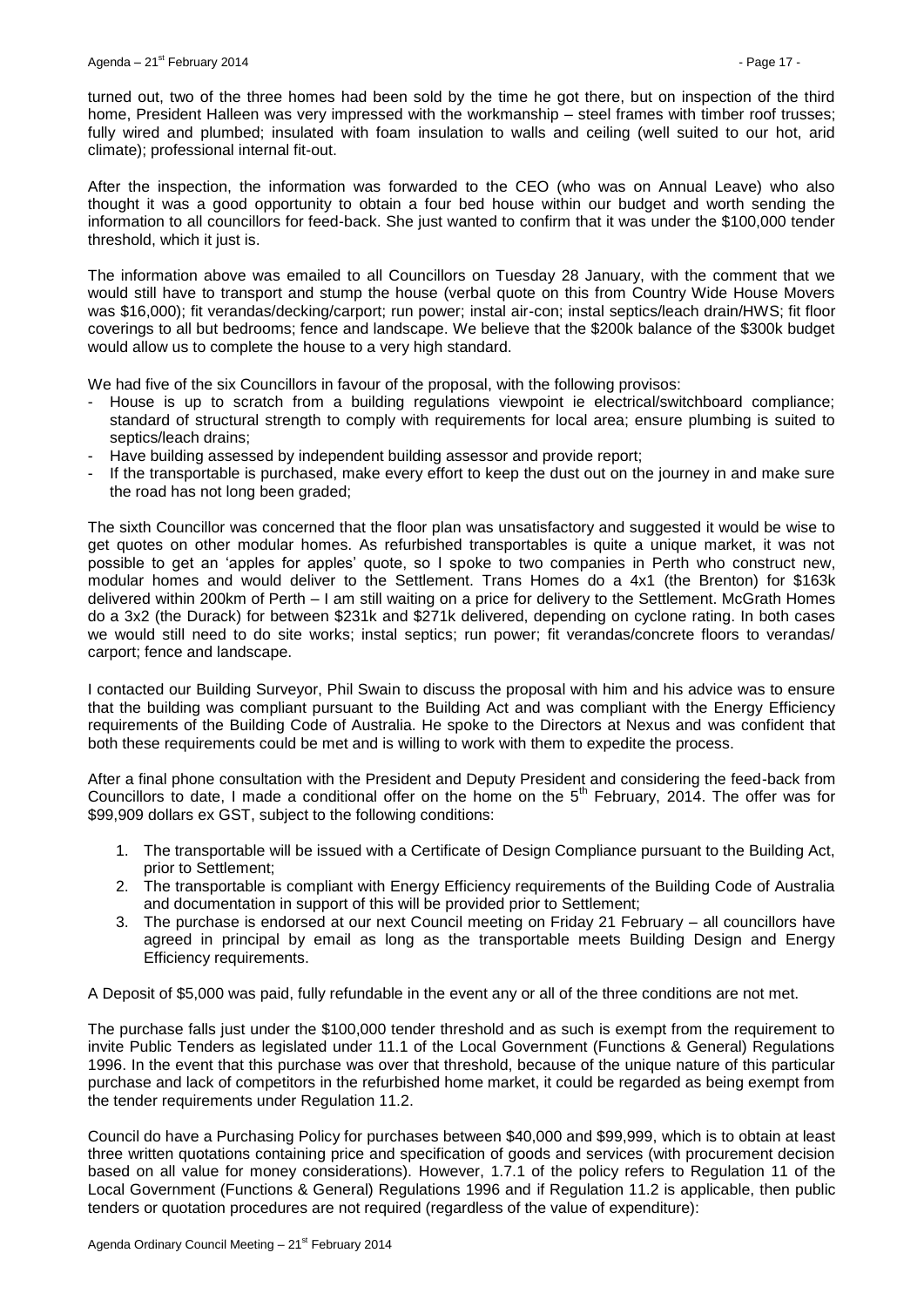Local Government Act 1994 s 3.57

- (1) A local government is required to invite tenders before it enters into a contract of a prescribed kind under which another person is to supply goods or services.
- (2) Regulations may make provisions about tenders.

Local Government (Functions & General) Regulations 1996

- Division 2 Tenders for providing goods or services (s. 3.57)
- *11. When tenders have to be publicly invited*
	- (1) Tenders are to be publicly invited according to the requirements of this Division before a local government enters into a contract for another person to supply goods or services if the consideration under the contract is, or is expected to be, more, or worth more, than \$100 000 unless subregulation (2) states otherwise.
	- (2) Tenders do not have to be publicly invited according to the requirements of this Division if
		- (f) the local government has good reason to believe that, because of the unique nature of the goods or services required or for any other reason, it is unlikely that there is more than one potential supplier;

# **Strategic Implications:**

An Objective of the Strategic Community Plan 2012/13 – 2022/23 is to develop the region's economic potential to encourage families and businesses to stay in the area. Economic Development is one of the strategies that sit under this objective, with an increase to staff housing stock nominated as a planned action, to accommodate further staff positions to facilitate this strategy.

# **Policy Implications:**

The Shire of Murchison's Purchasing Policy has model policies for various thresholds of purchase:

## 1.5 PURCHASING THRESHOLDS

Where the value of procurement (excluding GST) for the value of the contract over the full contract period (including options to extend) is, or is expected to be:-

| <b>Amount of Purchase</b> | <b>Model Policy</b>                                                                                                                                                              |
|---------------------------|----------------------------------------------------------------------------------------------------------------------------------------------------------------------------------|
| 1. Up to \$1,000          | Direct purchase from suppliers requiring only two verbal<br>quotations.                                                                                                          |
| 2. \$1,001 - \$19,999     | Obtain at least three verbal or written quotations.                                                                                                                              |
| 3. \$20,000 - \$39,999    | Obtain at least three written quotations                                                                                                                                         |
| 4. \$40,000 - \$99,999    | Obtain at least three written quotations containing price and<br>specification of goods and services (with procurement decision<br>based on all value for money considerations). |
| 5. \$100,000 and above    | Conduct a public tender process.                                                                                                                                                 |

## 1.7 REGULATORY COMPLIANCE

## 1.7.1 Tender Exemption

In the following instances public tenders or quotation procedures are not required (regardless of the value of expenditure):

- An emergency situation as defined by the Local Government Act 1995;
- The purchase is under a contract of WALGA (Preferred Supplier Arrangements), Department of Treasury and Finance (permitted Common Use Arrangements), Regional Council, or another Local Government;
- The purchase is under auction which has been authorised by Council;
- The contract is for petrol, oil, or other liquid or gas used for internal combustion engines;
- *Any of the other exclusions under Regulation 11 of the Functions and General Regulations apply.*

## **Financial Implications:**

An amount of \$300,000 has been budgeted in the 2013-14 financial year for a new unit of staff accommodation.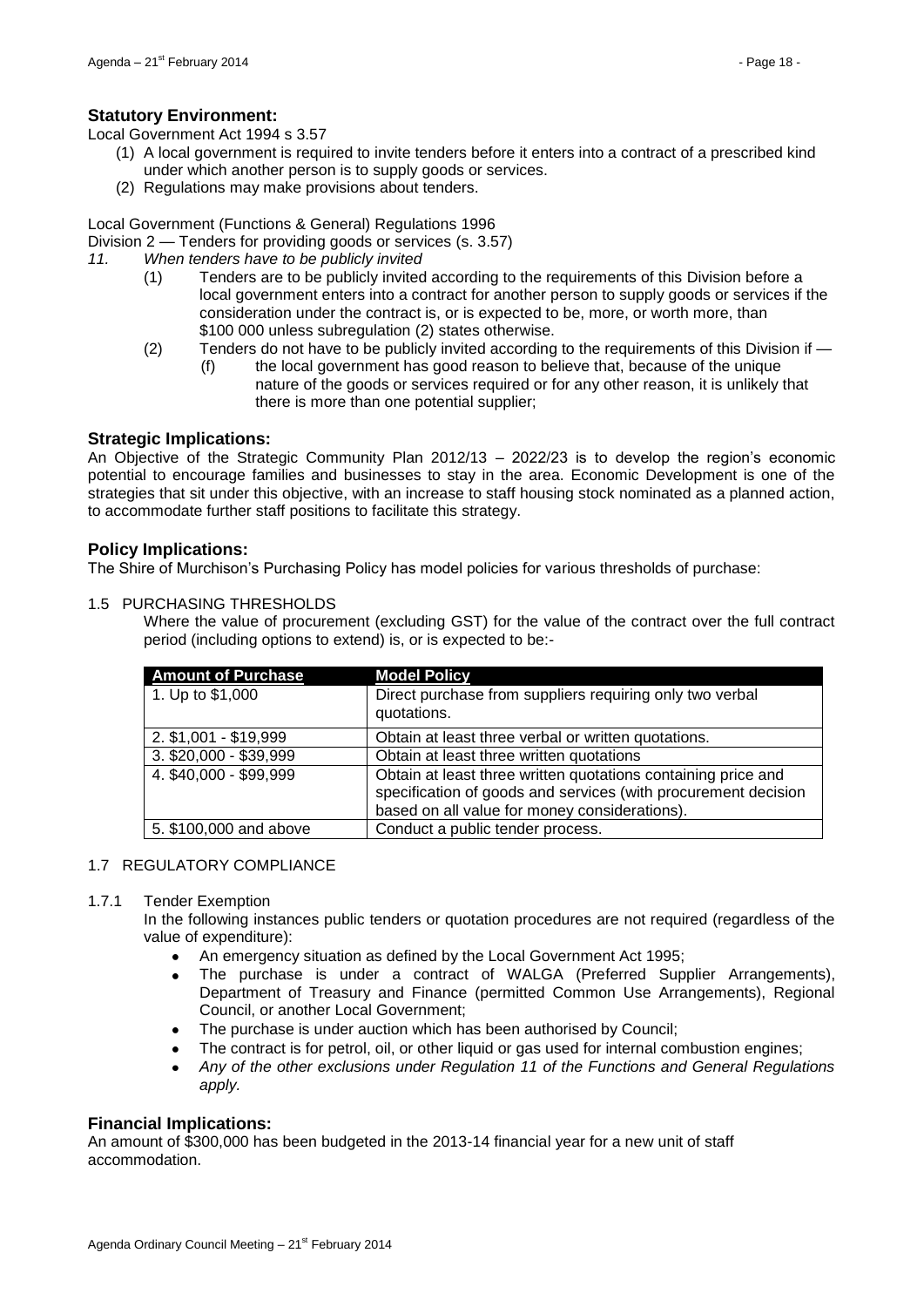#### **Consultation:** Phil Swain

#### **Recommendation:**

To be determined

# **Voting Requirements:**

Simple Majority

| <b>Council Decision:</b><br><b>Moved: Councillor</b> | <b>Seconded: Councillor</b> |                 |
|------------------------------------------------------|-----------------------------|-----------------|
| <b>Carried/Lost</b>                                  | For:                        | <b>Against:</b> |

#### <span id="page-18-0"></span>**17.2 Bulldozer Replacement**

| File:              | 12.15                          |
|--------------------|--------------------------------|
| Author:            | Jenny Goodbourn                |
| Interest Declared: | No interest to disclose        |
| Date:              | 17 <sup>th</sup> February 2014 |
| Attachments:       |                                |
|                    |                                |

#### **Matter for Consideration:**

Bulldozer Replacement

#### **Background:**

At the December meeting proposed repairs to the bulldozer were discussed. Komatsu had given a quote of \$251,397.24 to overhaul the machine and Pemco had quoted \$60,353.00. Both quotes were subject to additional costs for other parts found to be in need of replacing once the machine was stripped. Council considered its options and resolved:

| <b>Council Decision:</b><br><b>Moved: Councillor Broad</b> | Seconded: Councillor Foulkes-Taylor |
|------------------------------------------------------------|-------------------------------------|
|                                                            |                                     |

That council keep the Komatsu bull dozer going with minimum repair costs. In the event of a major failure council will review alternative options, including possible hire until next budget period.

**Carried For: 5 Against: 0**

## **Comment:**

Unfortunately the anticipated major failure has happened sooner rather than later and the motor has died. Council therefore needs to consider the best way to proceed from here.

We have currently hired a D6 dozer from Cobra hire in Geraldton. The machine is costing \$80 per hour and the hire is for a minimum of 200 hours per month. This equates to \$16,000 per month. As per the plant replacement programme the bulldozer was due to be replaced in 2015/16; however this will now have to be adjusted. Previous discussion looked at bringing the replacement forward to the 14/15 budget and putting the purchase of the grader planned in 14/15 off to 15/16.

The options we really have are:-

- 1. Have an engine overhaul and rebuild as discussed at the December meeting costs anywhere up to \$100,000 if we use Pemco.
- 2. Continue to hire the dozer at a cost of \$16,000 per month until the end of the financial year and then source a decent 2<sup>nd</sup> hand dozer and adjust the plant replacement programme to defer the purchase of the grader until the 2015/16 financial year.
- 3. Try and source a decent  $2^{nd}$  hand dozer now utilising reserve funds and adjusting the plant replacement programme to defer the purchase of the grader until the 2015/16 financial year.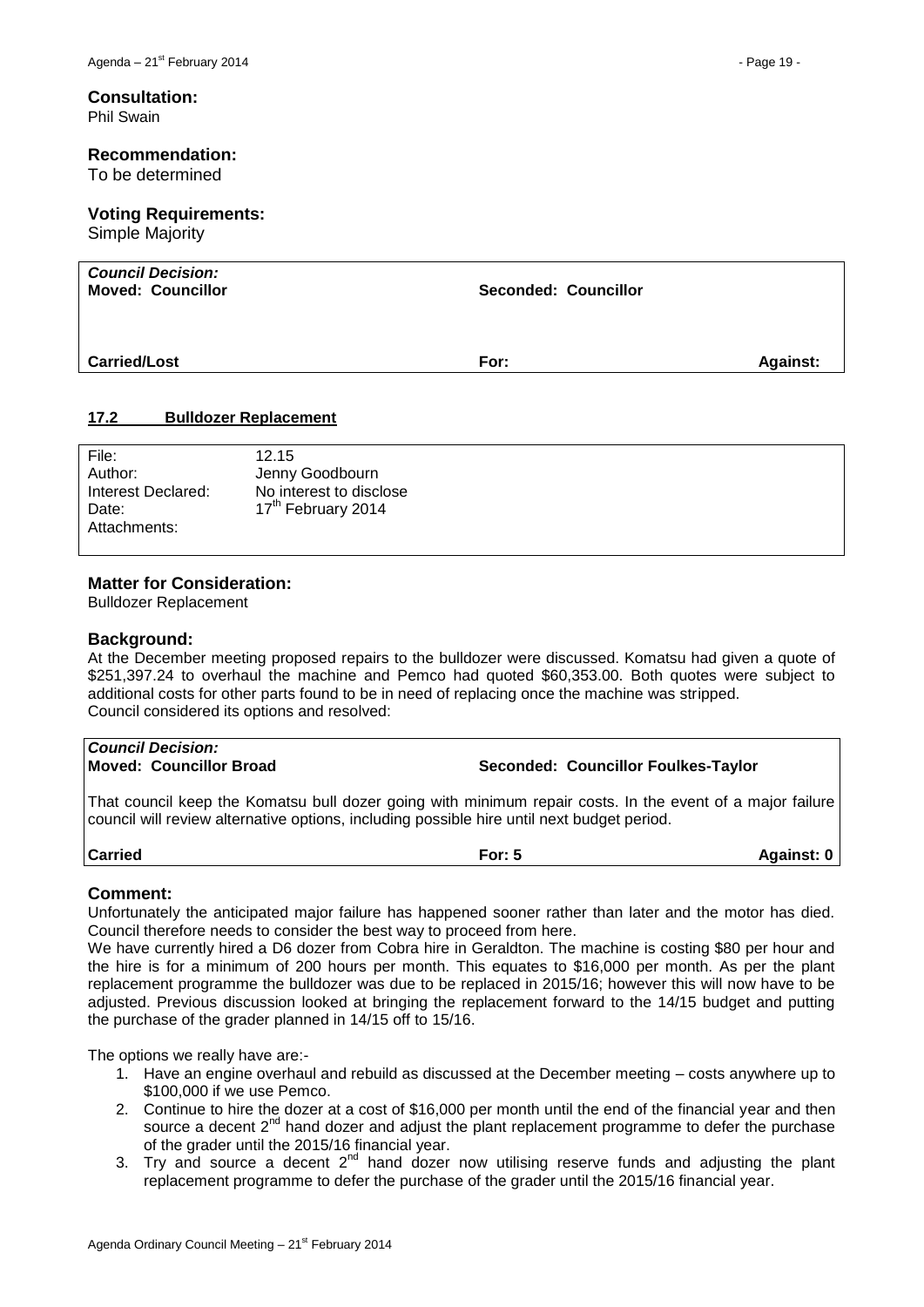The age and condition of the dozer would make me reluctant to go with option 1 as it will incur large repair costs on the motor and there is nothing to say that once the motor is repaired that we won't have problems with other parts of the dozer such as the transmission or hydraulics.

If we go with option 2 then we will incur rental costs of up to \$80,000 between now and the end of June. This money could be spent towards the cost of a  $2^{nd}$  hand dozer. We need to make sure that we track down a decent second hand dozer to ensure we are not just buying a whole new set of problems and this could take some time although there is quite a good second hand market at the moment. A  $2^{nd}$  hand D6 would be in the region of \$250,000 and a D7 probably around \$300,000.

#### **Statutory Environment:**

S6.8 Local Government Act 1995.

## **Sustainability Implications**

 $\bullet$ **Environmental**

No environmental implications

 $\bullet$ **Economic**

> Alterations to the Long Term Financial Plan relating to the plant replacement forecasts may need to be made to reflect the years in which the costs are to be incurred.

**Social** There are no known significant considerations

## **Policy Implications:**

Nil

## **Financial Implications:**

Dependent upon the decision made budget amendments and reserve transfers may need to be altered to reflect the course of action taken.

#### **Consultation:**

Brian Wundenberg, works supervisor Komatsu Pemco

#### **Recommendation:**

That the Shire makes enquiries into the purchase of a  $2^{nd}$  hand dozer, calling tenders if one cannot be sourced from a WALGA preferred supplier. This process to commence immediately with monies to come from plant reserve and the plant replacement programme and integrated plans be amended to reflect the purchase of the dozer in this financial year with the John Deere grader planned for 2014/2015 being deferred until 2015/16.

## **Voting Requirements:**

Absolute Majority

| <b>Council Decision:</b><br><b>Moved: Councillor</b> | Seconded: Councillor    |
|------------------------------------------------------|-------------------------|
| <b>Carried/Lost</b>                                  | <b>Against:</b><br>For: |
| 18.<br><b>ADMINISTRATION</b>                         |                         |

## <span id="page-19-1"></span><span id="page-19-0"></span>**18.1 WALGA Country Reform Policy Forum**

| File:              | 4.6                      |
|--------------------|--------------------------|
| Author:            | Jenny Goodbourn          |
| Interest Declared: | <b>President Halleen</b> |
| Date:              | 17 February 2014         |
| Attachments:       |                          |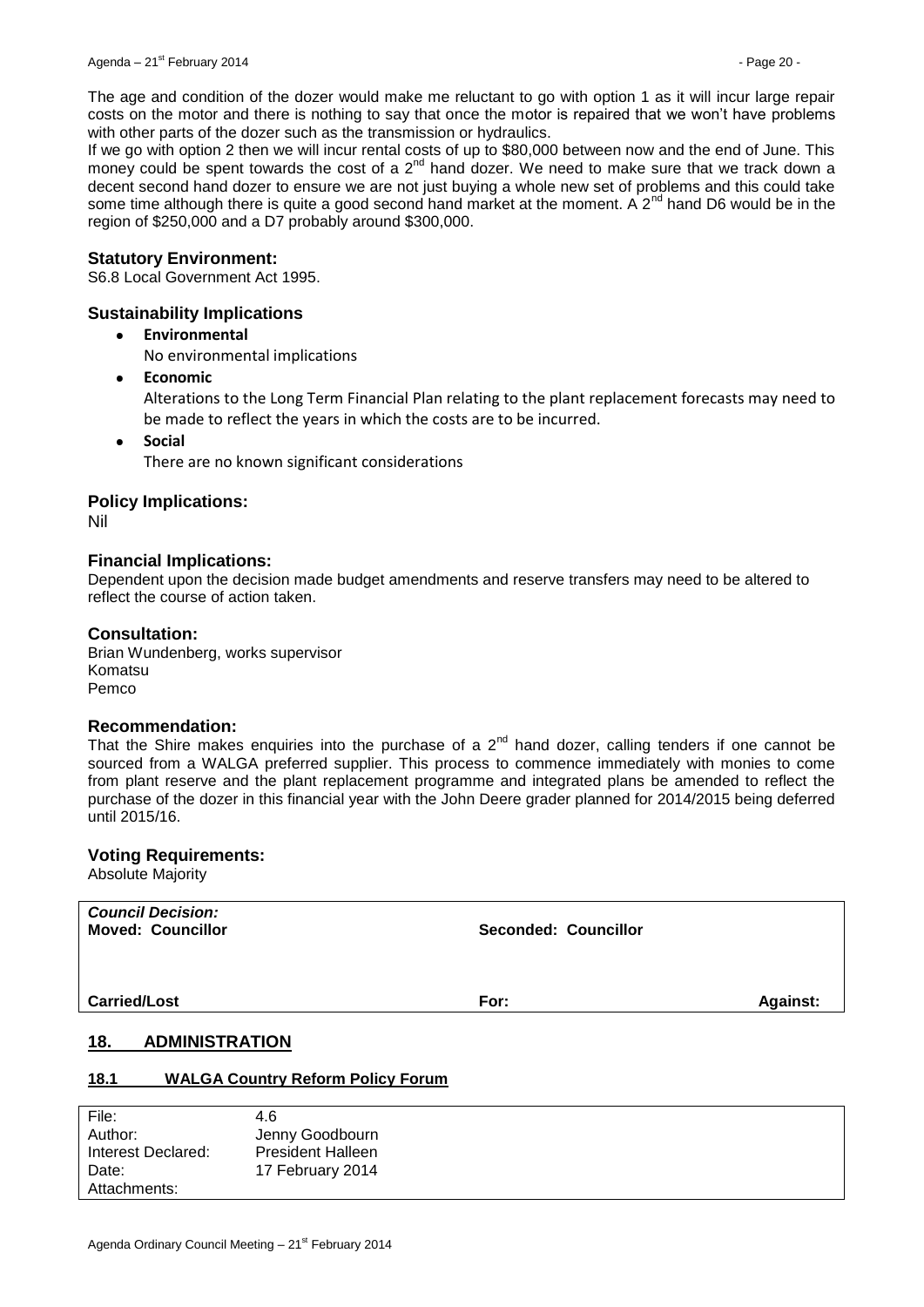## **Matter for Consideration:**

Attendance at WALGA Country Reform Policy Forum by President Halleen

## **Background:**

Council Policy states that Prior to any Councillor attending a conference the matter is to be discussed at the Council meeting prior to the conference and a motion put and carried supporting which councillors are to attend the conference and in what capacity.

In September WALGA announced that they were establishing a Country Reform Policy Forum to develop policy concerning Local Government Reform in Country WA and called for Expressions of Interest from elected members who wanted to be involved. President Halleen put in an application and was successful and appointed to the forum.

#### **Comment:**

We need to clarify whether this falls under the conferences and meetings covered by council policy where the member is attending in the capacity of a councillor or whether it is an individual position. Council did not actually nominate any councillor's to represent them on the forum and it was open to any and all members within country WA to apply if they wanted to. However it is good to have representation in this area and to know what is being developed and have input into it.

WALGA have advised that as it is a policy forum they will not cover any costs for members to attend.

Attendance at the WARAG meetings was previously covered under the council policy.

At the time of writing this item there was no one available at WALGA to advise how often the forums will be held as the forum was actually running and all those involved were away from the office. The CEO will have this information available at the meeting to assist council with its decision.

#### **Statutory Environment**

N/A

# **Strategic Implications:**

N/A

## **Policy Implications:**

Policy 8.1.2

Prior to any Councillor attending a conference the matter is to be discussed at the Council meeting prior to the conference and a motion put and carried supporting which councillors are to attend the conference and in what capacity.

## **Financial Implications:**

To be determined.

## **Consultation:**

Nil

#### **Recommendation:**

That Council does/does not include costs for attending the Country Reform Policy Forums under Section 8.1.2 of the Shire of Murchison Policy manual.

## **Voting Requirements:**

Simple Majority

| <b>Council Decision:</b><br><b>Moved: Councillor</b> | Seconded: Councillor |                 |
|------------------------------------------------------|----------------------|-----------------|
| <b>Carried/Lost</b>                                  | For:                 | <b>Against:</b> |
|                                                      |                      |                 |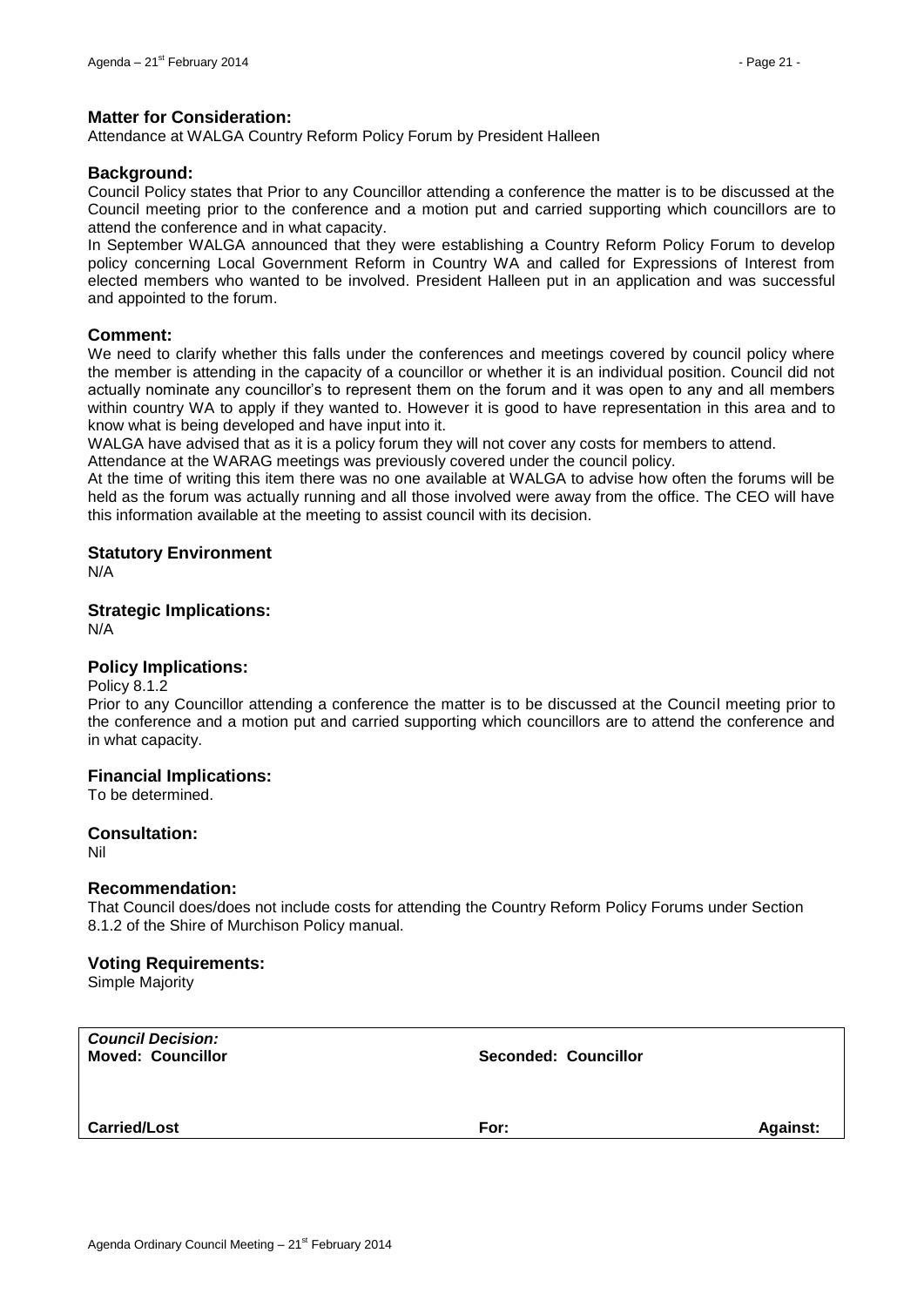#### <span id="page-21-0"></span>**18.2 Road Inspection**

| File:              | 12.24                          |
|--------------------|--------------------------------|
| Author:            | Jenny Goodbourn                |
| Interest Declared: | No interest to disclose        |
| Date:              | 14 <sup>th</sup> February 2014 |
| Attachments:       | Nil                            |
|                    |                                |

## **Matter for Consideration:**

Setting a date for the annual road inspection.

## **Background:**

Council tries to carry out an annual road inspection to assess the conditions of the roads within the shire and formalise what works need to be undertaken. The last inspection was carried out on the  $8^{th}$  &  $9^{th}$  January 2013.

# **Comment:**

Following the road inspection last year it was felt that it would be better for the inspection to be carried out somewhat later in the year to avoid the extremes of the summer heat. Also by having the inspection later it will tie in closely with the budget preparation for the forthcoming year as council can formulate a plan of action for the works programme. Last year saw day 1 inspections south to Ballinyoo Bridge, then along the New-Forrest–Yallalong Road to just past the boundary then back to Carnarvon-Mullewa Road down to Twin Peaks-McNabbs Road along to the Beringarra-Pindar Road then down the Mt Wittenoom Road as far as the boundary and then back via the Meeberrie-Mt Wittenoom Road, Twin Peaks–Wooleen Road and back to the settlement.

Day 2 we inspected north up the Carnarvon-Mullewa Road as far as the Yarra Yarra creek, then along the Byro-Woodleigh Road into Shark Bay, back down the gas pipeline road to come out on Butchers Track and then back up to the settlement along the Carnarvon-Mullewa Road to the settlement.

Following this inspection the works supervisor also said that he felt it would be better if he drove the coach as he would be able to point out specific sections along the way and stop where necessary.

This year's inspection should include the Beringarra-Cue road to enable decisions regarding the work necessary to revert the road to unsealed to be discussed.

## **Statutory Environment:**

Road inspections are well within Council's legislative boundaries.

## **Strategic Implications:**

Nil

# **Policy Implications:**

Nil

**Budget/ Financial Implications:** Nil

# **Sustainability Implications:**

- **Environmental:**
- There are no known significant environmental considerations
- **Economic:**
- There are no known significant economic considerations
- **Social:** There are no known significant considerations

**Consultation:**

None

## **Recommendation:**

That the Annual Road Inspection be held on XXXXX 2 days inspection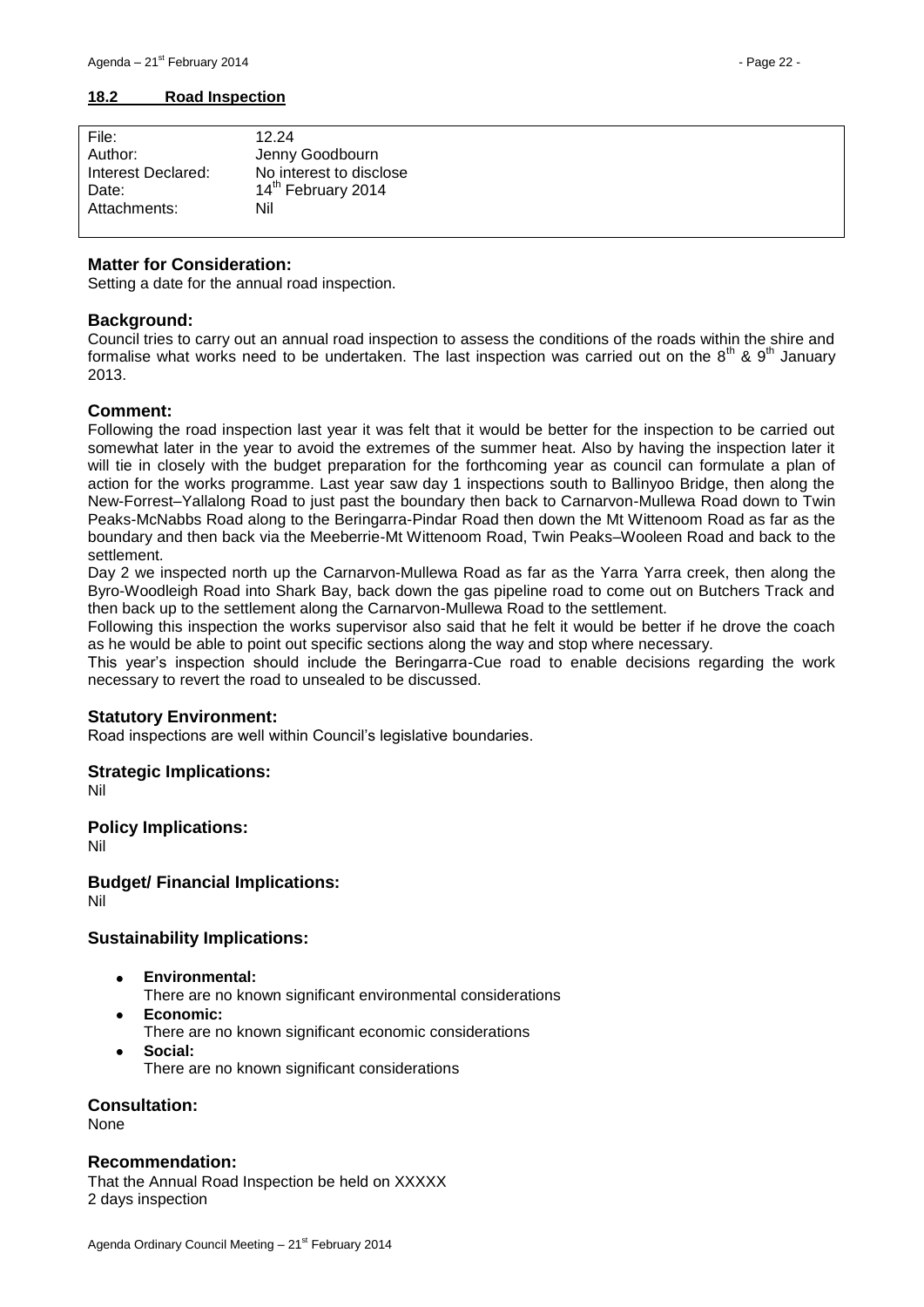Overnight at Murchison Settlement Route to be roads in the north east of the shire Bus to be hired for transport Short meeting of council at the conclusion of the road inspection on day 2

# **Voting Requirements:**

Simple Majority

| <b>Council Decision:</b><br>Moved: | Seconded: |                 |
|------------------------------------|-----------|-----------------|
| <b>Carried/Lost</b>                | For:      | <b>Against:</b> |

# <span id="page-22-0"></span>**18.3 ICPA Camp**

| File:              | 8.3                            |
|--------------------|--------------------------------|
| Author:            | Jenny Goodbourn                |
| Interest Declared: | No interest to disclose        |
| Date:              | 17 <sup>th</sup> February 2014 |
| Attachments:       | Nil                            |
|                    |                                |

# **Matter for Consideration:**

The possibility of an ICPA camp to be held at the settlement in May.

# **Background:**

The following email has been received from Caroline Thomas

**From:** Caroline Thomas [<mailto:carolinewiluna@hotmail.com.au>] **Sent:** Thursday, 13 February 2014 4:07 PM **To:** Peta Panting **Subject:** Re: Possibility of ICPA camp at Murchison

Dear Peta

Further to our phone conversation today, I am sending this email to enquire about the possibility of the Murchison Settlement accommodating an ICPA activity camp for around 20 children and their parents (mainly mothers). We are looking to hold the camp in May, perhaps Mid May, but we have not confirmed a date as yet. The plan is to hold the camp over a weekend, so that it does not interfere with schooling too much.

Nat Broad has suggested that the Murchison settlement has a lot of facilities that would be suitable for a camp such as this, and so we are keen to explore this option. Nat suggested that most of those attending could bring swags, and potentially use the sports centre. In the past we have held similar camps based at the Meekatharra Rec Centre, with quite a few rolling out their swags each night there and some others camping in tents on the lawn nearby. This arrangement worked well as it meant that when the children were bunked down, the parents could have their late night chat sessions, comfortable in the knowledge that they could hear or easily check on their children nearby. Would a similar arrangement be possible at the Murchison Settlement?

I look forward to hearing from you at your earliest convenience.

Yours Sincerely

Caroline Thomas Secretary Meekatharra Air Branch ICPA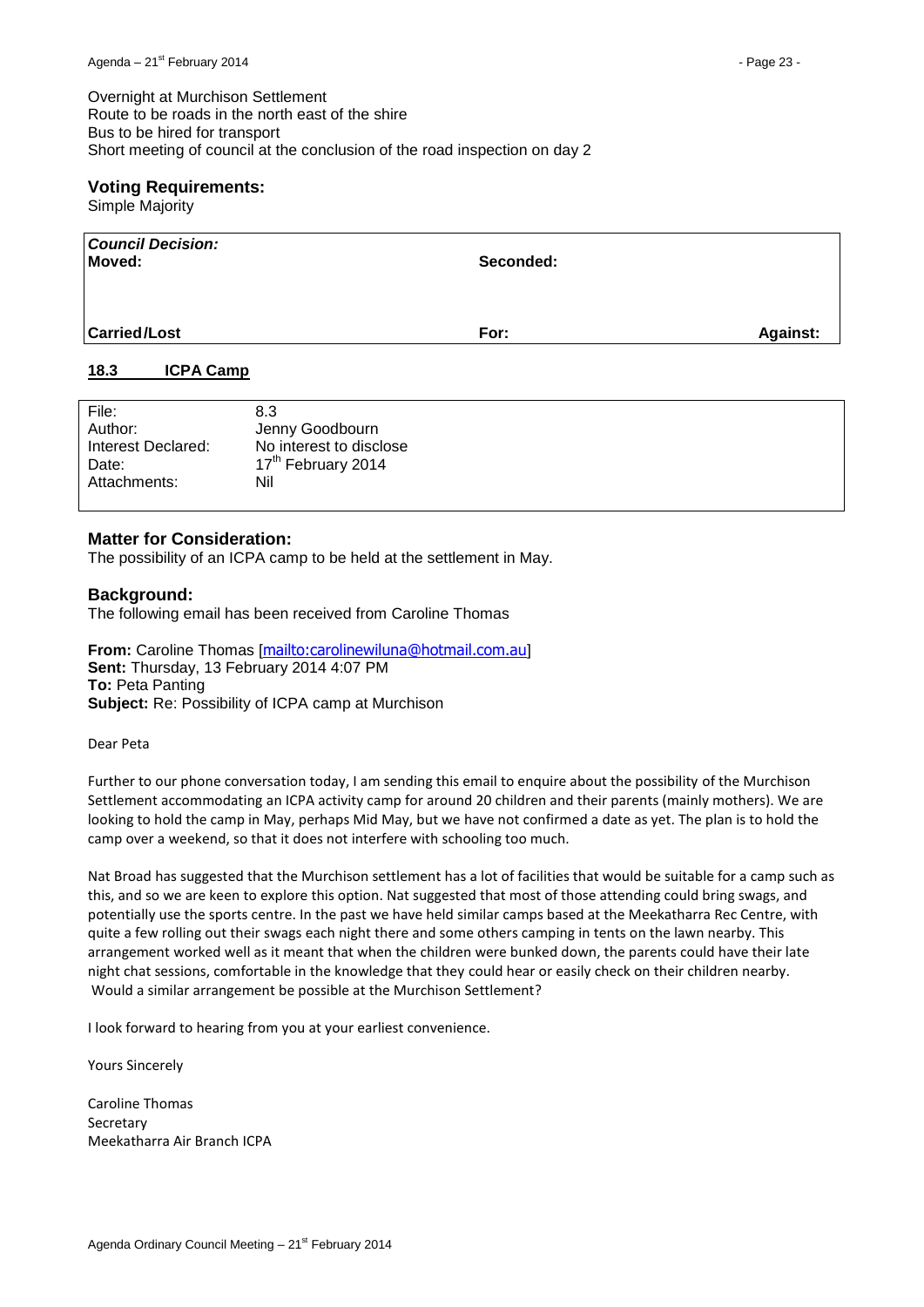#### **Comment:**

In 2012 the shire agreed to Pia Wadjarri hosting the inter school sports carnival at the sports club and this was a successful event attended by surrounding remote community school students.

In 2013 some visiting students from Geraldton College stayed at the caravan park and used the facilities at the gazebo and ablution blocks. At the time they asked if they could use the sports club but it was felt that the club was not really equipped for catering for such a function as there are no cooking pots and pans and equipment available to the public. Also there was the idea that as the students would be using the caravan park ablutions then there should be some contribution to the road house operators for the additional work they would have in maintaining the facilities. The access to the BBQ and fire pits solved the problem of cooking.

When council set its rates for the hire of equipment and venues at the September meeting the bond for the use of the sports club was exempt for certain organisations and the ICPA was one of these organisations. Council has always been supportive of the ICPA with donations to the annual state conference and hosting such a camp would be good promotion of the area and support of the work done by ICPA which many station people have been heavily involved in over the years.

#### **Statutory Environment:**

Nil

**Strategic Implications:** Nil

**Policy Implications:**

Nil

**Budget/ Financial Implications:**

Nil

# **Sustainability Implications:**

- **Environmental:**
	- There are no known significant environmental considerations
- **Economic:** There are no known significant economic considerations
- **Social:**

There are no known significant considerations but promotion of events such as this fits into the social focus of the shire.

## **Consultation:**

None

#### **Recommendation:**

That council does/does not approve the request from the ICPA to use the sports centre complex for an ICPA activity camp in May.

#### **Voting Requirements:**

Simple Majority

| <b>Council Decision:</b><br>Moved: | Seconded: |                 |
|------------------------------------|-----------|-----------------|
| <b>Carried/Lost</b>                | For:      | <b>Against:</b> |

# <span id="page-23-0"></span>**19. NOTICE OF MOTION**

## <span id="page-23-1"></span>**20. CEO/ACEO ACTIVITY REPORT**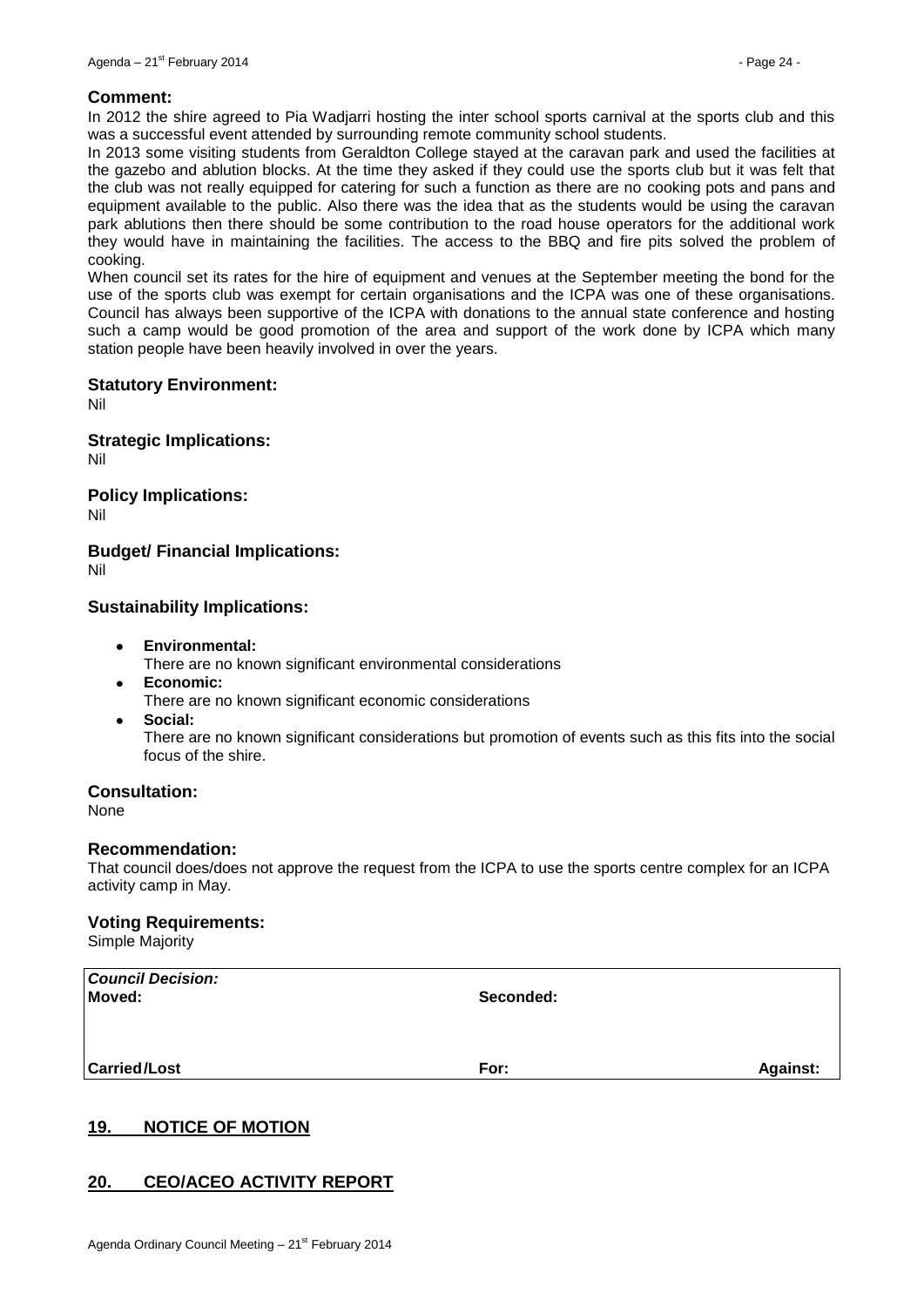| <b>Date</b>               | <b>Activity</b>                                                                                                                                                                        |  |  |
|---------------------------|----------------------------------------------------------------------------------------------------------------------------------------------------------------------------------------|--|--|
| <b>CEO</b>                |                                                                                                                                                                                        |  |  |
| 19 <sup>th</sup> December | Attended staff and Councillors Christmas party following the December meeting.                                                                                                         |  |  |
| 20 <sup>th</sup> December | Discussion with LGIS WorkCare regarding finalisation of existing employee Worker's                                                                                                     |  |  |
|                           | Compensation Claim.                                                                                                                                                                    |  |  |
| $6th$ January             | Jeremy Wray contacted shire to say CPS National project with funding from ARENA                                                                                                        |  |  |
|                           | (Australian Renewable Energy Agency) based on a 1 megawatt proposal (which he                                                                                                          |  |  |
|                           | discussed at the November meeting) has fallen over. He still feels SOM could proceed                                                                                                   |  |  |
|                           | with a proposal on it its' own and there may be funding available but he needs to get more                                                                                             |  |  |
|                           | up to date data and is looking at running a data logger on our gen sets. Advised we would                                                                                              |  |  |
|                           | consider this as long as it was at no cost to the shire.                                                                                                                               |  |  |
| 6 <sup>th</sup> January   | Had a meeting with Brian Dance the new Sergeant in charge of Yalgoo Police Station.                                                                                                    |  |  |
|                           | Discussed police and community meeting at Pia which he is instigating and LEMC issues                                                                                                  |  |  |
|                           | and meetings.                                                                                                                                                                          |  |  |
| 7 <sup>th</sup> January   | Followed up citizenship enquiries from a local resident.                                                                                                                               |  |  |
| <b>ACEO</b>               |                                                                                                                                                                                        |  |  |
| 13 <sup>th</sup> January  | Spoke with Chanelle Dumas from the Department of Water regarding the application for                                                                                                   |  |  |
|                           | licence exemption under Water Services Act 2012 for the Settlement water. She is going                                                                                                 |  |  |
|                           | to recommend the exemption to the Minister on the understanding that, if the Shire                                                                                                     |  |  |
|                           | supplies potable water, then it must establish a Drinking Water Quality Improvement Plan.                                                                                              |  |  |
|                           | The Department of Water routinely contacts the Department of Health for their comments                                                                                                 |  |  |
|                           | on any applications for licence exemption. Chanelle suggested I phone Brian Labza (Dept                                                                                                |  |  |
|                           | Health) regarding our options and he said that the risk management for supplying potable                                                                                               |  |  |
|                           | water is a lot more onerous than for non-potable. Have contacted Phil Swain to ask if he                                                                                               |  |  |
| 16 <sup>th</sup> January  | can prepare the DWQIP for us. TBA.                                                                                                                                                     |  |  |
|                           | Phone meeting with Jessica Morris of the State Records Office. They are very impressed                                                                                                 |  |  |
|                           | with the presentation of the Record Keeping Plan and suggested two minor amendments<br>prior to it being presented to the State Records Commission for approval in mid-March.          |  |  |
| 21 January                | Deed of Settlement on Road Train Permit Agreement with Crosslands, executed today.                                                                                                     |  |  |
| 22 January                | Confirmation from Peter Spalding, Regional Manager, Crosslands, that they are                                                                                                          |  |  |
|                           | relinquishing their rights to the water bores used for the maintenance of the Cue                                                                                                      |  |  |
|                           | Beringarra Road. As the licences can't be transferred, we now need to apply for a 5c                                                                                                   |  |  |
|                           | licence for each of the bores we wish to utilise.                                                                                                                                      |  |  |
| 21 <sup>st</sup> January  | David Webster, Developer of CPS Solar Hybrid Power proposition, phoned to find out                                                                                                     |  |  |
| 29 <sup>th</sup> January  | 'where to from here?' Set a date for a phone meeting with him, Jeremy Wray, Brian                                                                                                      |  |  |
|                           | Wundenberg and myself for 29 <sup>th</sup> January - see separate Agenda Item                                                                                                          |  |  |
| 30 <sup>th</sup> January  | Prepared Flood Damage Claim for Beringarra Pindar Road after the storm events of 20-24                                                                                                 |  |  |
|                           | January and forwarded to Robyn Duncan at Main Roads. On the 31 January the event                                                                                                       |  |  |
|                           | was declared as an eligible natural disaster and the Shire of Murchison was included in                                                                                                |  |  |
|                           | the proclamation. Next steps - assess damage in conjunction with engineer and Main                                                                                                     |  |  |
|                           | Roads and 'open up' road.                                                                                                                                                              |  |  |
| 31 <sup>st</sup> January  | Received email for Liam Kelly, exploration Manager, Athena Resources, who is currently                                                                                                 |  |  |
|                           | in the process of obtaining approvals for a drilling program at Narryer Station. Asked that I                                                                                          |  |  |
|                           | get the ball rolling on the section closure and rededication of the Mullewa/Carnarvon Road<br>at Narryer area. The realignment of this section of road occurred some years ago and the |  |  |
|                           | gazetted corridor needs to be updated to match the current position. Some drilling at                                                                                                  |  |  |
|                           | Sandy's place is within the old or current corridor. He has been in touch with the                                                                                                     |  |  |
|                           | Department of Lands and they informed him that the Shire needs to initiate the formal                                                                                                  |  |  |
|                           | section closure and initiation.                                                                                                                                                        |  |  |
| 5 <sup>th</sup> February  | According to the Deed of Agreement for MRO Contribution to Road Maintenance on the                                                                                                     |  |  |
|                           | Beringarra Pindar Road, I forwarded a report on existing and additional works for the                                                                                                  |  |  |
|                           | 2012-13 Financial Year and a financial report including details and dates of allocations to                                                                                            |  |  |
|                           | the cost centre for that road. The report on 13-14 scheduled works had been sent                                                                                                       |  |  |
|                           | previously. Raised invoice to CSIRO for \$50,000.                                                                                                                                      |  |  |
| 8 <sup>th</sup> February  | Attended Annual General Meeting of Electors and Citizenship Ceremony. Minutes posted                                                                                                   |  |  |
|                           | to Web and forwarded to Community 13 <sup>th</sup> February.                                                                                                                           |  |  |
| 10 <sup>th</sup> February | Phone call from Janey Meek of LGIS re the claim for recompense for the fraudulent                                                                                                      |  |  |
|                           | activities of a former CEO. As the court order was for \$41,689.74, it falls under the excess                                                                                          |  |  |
|                           | of \$50k and so the Fidelity Guarantee Insurance won't respond. It will need to be claimed                                                                                             |  |  |
|                           | under Property Insurance.                                                                                                                                                              |  |  |